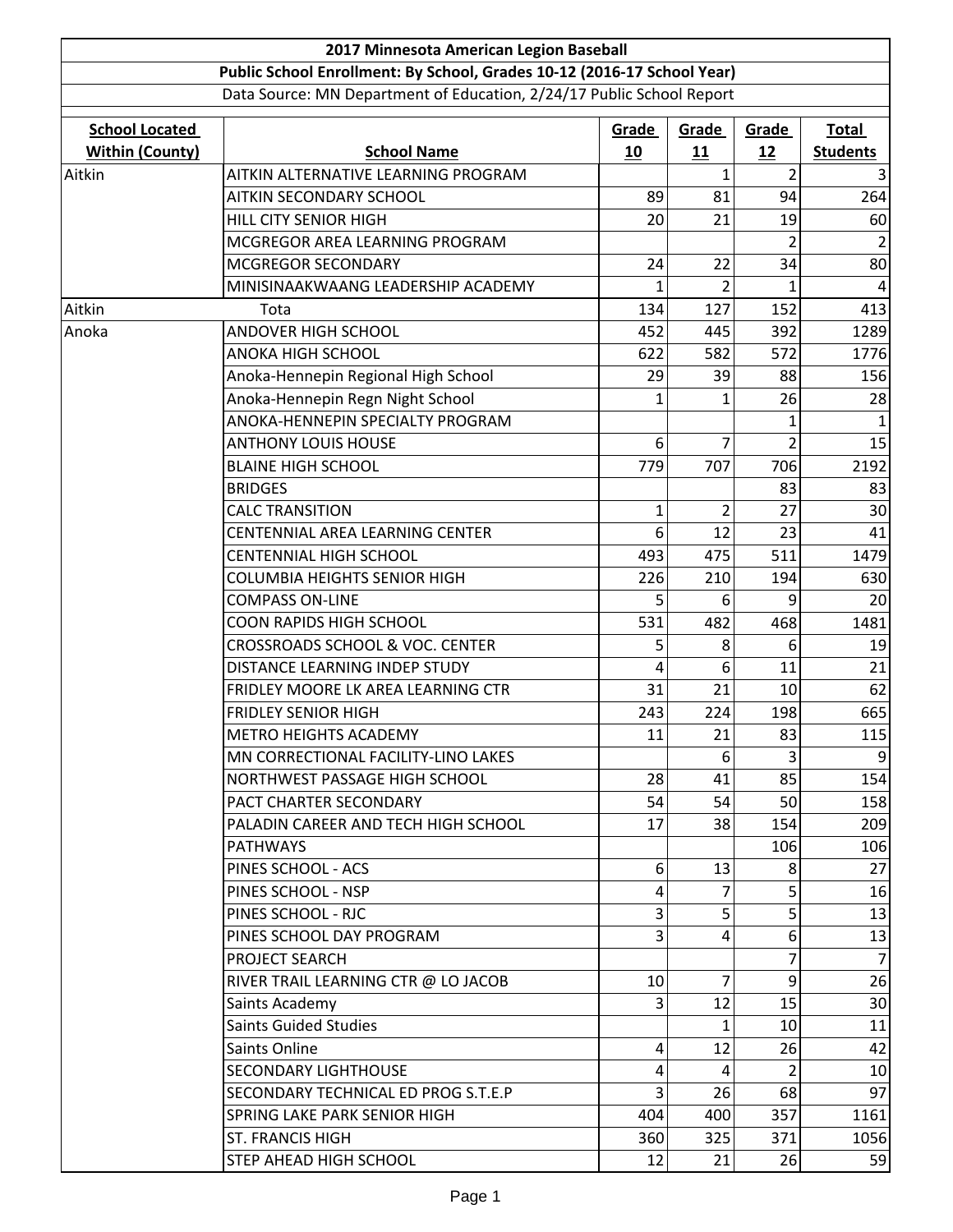| Anoka             | THE WILLOWS                                | 4    | 1    | 4             | 9              |
|-------------------|--------------------------------------------|------|------|---------------|----------------|
|                   | <b>TRANSITION 15</b>                       |      |      | 13            | 13             |
|                   | <b>TRANSITIONS SCHOOL</b>                  |      |      | 17            | 17             |
|                   |                                            |      |      |               |                |
| Anoka             | Tota                                       | 4364 | 4225 | 4757          | 13346          |
| <b>Becker</b>     | AFTERSCHOOL PROGRAM                        |      |      |               |                |
|                   | DETROIT LAKES ALTERNATIVE PROG.            | 9    | 15   | 34            | 58             |
|                   | DETROIT LAKES AREA LEARNING CENTER         |      |      |               |                |
|                   | DETROIT LAKES SENIOR HIGH                  | 206  | 205  | 194           | 605            |
|                   | <b>FRAZEE SECONDARY</b>                    | 61   | 64   | 58            | 183            |
|                   | LAKE PARK AUDUBON SECONDARY                | 57   | 52   | 45            | 154            |
| <b>Becker</b>     | Tota                                       | 333  | 338  | 335           | 1006           |
| Beltrami          | <b>BEMIDJI AREA LEARNING CENTER</b>        | 3    | 11   | 54            | 68             |
|                   | <b>BEMIDJI BYLAW</b>                       | 3    | 3    | $\mathcal{P}$ |                |
|                   | <b>BEMIDJI SENIOR HIGH</b>                 | 355  | 336  | 316           | 1007           |
|                   | <b>BEMIDJI SENIOR LUMBERJACK ALC</b>       | 16   | 15   | 17            | 48             |
|                   | <b>BLACKDUCK SECONDARY</b>                 | 58   | 42   | 39            | 139            |
|                   | <b>FIRST CITY SCHOOL</b>                   | 14   | 14   | 15            | 43             |
|                   | <b>KELLIHER SECONDARY</b>                  | 13   | 15   | 13            | 41             |
|                   | <b>OSHKI MANIDOO CENTER</b>                | 2    | 3    |               | 5              |
|                   | RED LAKE ALTERNATIVE LEARNING              | 5    | 22   | 44            | 71             |
|                   | <b>RED LAKE SECONDARY</b>                  | 73   | 56   | 49            | 178            |
|                   | <b>TREKNORTH HIGH SCHOOL</b>               | 37   | 37   | 24            | 98             |
|                   | <b>VOYAGEURS EXPEDITIONARY SCHOOL</b>      | 15   | 17   | 15            | 47             |
| Beltrami          | Tota                                       | 594  | 571  | 588           | 1753           |
| Benton            | <b>Benton Stearns Education District 1</b> |      |      |               |                |
|                   | CENTRAL MN AREA LEARN CNTR - FOLEY         |      |      |               | 1              |
|                   | <b>CENTRAL MN. ALC - SAUK RAPIDS</b>       |      | 1    | 6             | $\overline{7}$ |
|                   | <b>FOLEY SENIOR HIGH</b>                   | 186  | 160  | 152           | 498            |
|                   | <b>SAUK RAPIDS-RICE SENIOR HIGH</b>        | 340  | 328  | 303           | 971            |
| Benton            | Tota                                       | 526  | 489  | 467           | 1482           |
| <b>Big Stone</b>  | CLINTON-GRACEVILLE-BEARDSLEY SR.           | 26   | 25   | 27            | 78             |
|                   | <b>ORTONVILLE SECONDARY</b>                | 49   | 39   | 48            | 136            |
| <b>Big Stone</b>  | Tota                                       | 75   | 64   | 75            | 214            |
| <b>Blue Earth</b> | CENTRAL FREEDOM SCHOOL                     | 1    | 1    |               |                |
|                   | CENTRAL HIGH AREA LEARNING CENTER          | 7    | 18   | 34            | 59             |
|                   | <b>FUTURES PROGRAM</b>                     | 4    | 4    | 5             | 13             |
|                   | <b>KATO PUBLIC CHARTER SCHOOL</b>          | 17   | 18   | 8             | 43             |
|                   | LIFE LINES ADULT CONNECTION                |      |      |               |                |
|                   | LK CRYSTAL-WELLCOME MEMORIAL SEC.          | 67   | 56   | 58            | 181            |
|                   | <b>MANKATO AREA NIGHT SCHOOL</b>           |      |      | 15            | 17             |
|                   | <b>MANKATO EAST SENIOR HIGH</b>            | 293  | 265  | 283           | 841            |
|                   | <b>MANKATO WEST SENIOR HIGH</b>            | 301  | 305  | 278           | 884            |
|                   | <b>MAPLE RIVER SENIOR HIGH</b>             | 80   | 89   | 70            |                |
|                   |                                            |      |      |               | 239            |
|                   | Phoenix Recovery Programs                  |      | 6    |               | 12             |
|                   | ST. CLAIR SECONDARY                        | 44   | 65   | 42            | 151            |
| <b>Blue Earth</b> | Tota                                       | 819  | 829  | 800           | 2448           |
| Brown             | <b>COMFREY SECONDARY</b>                   | 14   | 11   | 15            | 40             |
|                   | <b>IMPRINTS PROGRAM</b>                    |      |      |               | 14             |
|                   | NEW ULM HIGH SCHOOL                        | 174  | 164  | 148           | 486            |
|                   | RIVER BEND AREA LEARNING CENTER            | 17   | 21   | 20            | 58             |
|                   | SLEEPY EYE SEC.                            | 34   | 54   | 37            | 125            |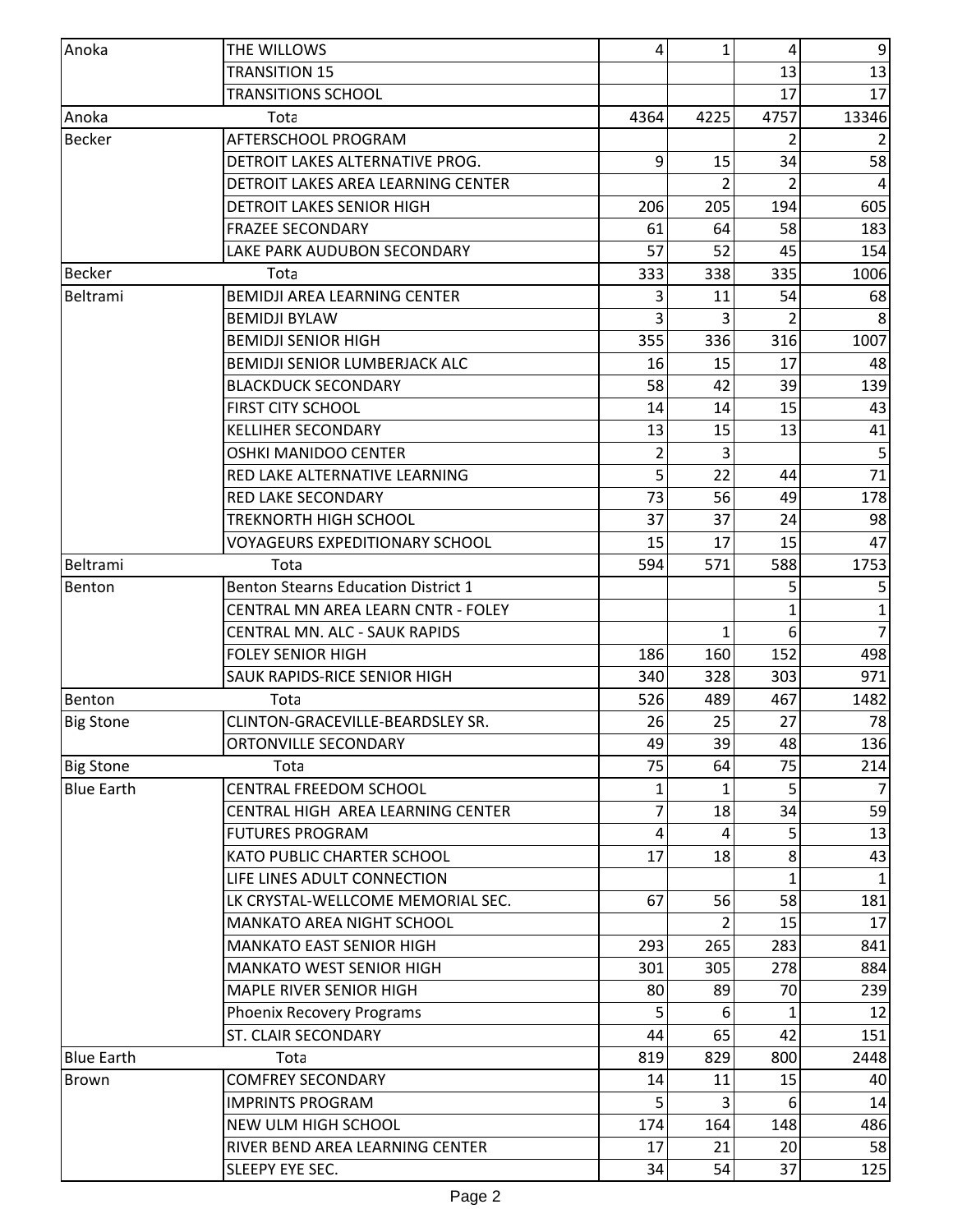| <b>Brown</b> | SPRINGFIELD SECONDARY                      | 43   | 50           | 44            | 137            |
|--------------|--------------------------------------------|------|--------------|---------------|----------------|
|              | W.O.R.K. Program                           |      |              |               |                |
| <b>Brown</b> | Tota                                       | 287  | 304          | 274           | 865            |
| Carlton      | <b>BARNUM SECONDARY</b>                    | 64   | 59           | 51            | 174            |
|              | CAAEP EXTENDED DAY PROGRAM                 |      |              |               |                |
|              | <b>CARLTON SECONDARY</b>                   | 25   | 40           | 36            | 101            |
|              | CLOQUET AREA ALT. ED. PROGRAMS             | 14   | 20           | 29            | 63             |
|              | <b>CLOQUET SENIOR</b>                      | 169  | 158          | 167           | 494            |
|              | CROMWELL-WRIGHT SECONDARY                  | 34   | 17           | 32            | 83             |
|              | <b>LINCOLN SECONDARY</b>                   | 95   | 92           | 88            | 275            |
|              | MASH-KA-WISEN                              | 1    | 1            |               | 3              |
|              | MCF-MOOSE LAKE/WILLOW RIVER                |      | 3            | 1             |                |
|              | MOOSE LAKE SECONDARY                       | 57   | 42           | 51            | 150            |
|              | <b>WRENSHALL SECONDARY</b>                 | 32   | 20           | 17            | 69             |
| Carlton      | Tota                                       | 491  | 454          | 477           | 1422           |
| Carver       | <b>CENTRAL SENIOR HIGH</b>                 | 80   | 101          | 70            | 251            |
|              | <b>CHANHASSEN HIGH SCHOOL</b>              | 443  | 429          | 421           | 1293           |
|              | <b>CHASKA HIGH SCHOOL</b>                  | 356  | 350          | 347           | 1053           |
|              | <b>INTEGRATED ARTS ACADEMY</b>             | 12   |              | 71            | 90             |
|              | PRAIRIECARE CHASKA                         | 3    | 1            |               |                |
|              | STEPS TOWARD ADULT RESPONSIBILITY          |      |              | 31            | 31             |
|              | <b>SW Metro ALC</b>                        | 4    | 17           | 42            | 63             |
|              | THE ANICCA PROGRAM                         | 6    | 4            | 1             | 11             |
|              | <b>TRANSITIONS 110</b>                     |      |              | 11            | 11             |
|              | <b>WACONIA ALTERNATIVE LEARNING CENTER</b> | 2    | 11           | 21            | 34             |
|              | WACONIA AREA LEARNING CENTER SS/AS         |      | 5            | 16            | 21             |
|              | <b>WACONIA SENIOR HIGH</b>                 | 327  | 273          | 253           | 853            |
|              | <b>WATERTOWN MAYER HIGH</b>                | 117  | 128          | 126           | 371            |
| Carver       | Tota                                       | 1350 | 1326         | 1410          | 4086           |
| Cass         | CASS LAKE-BENA AREA LRNG. CNTR.            | 14   | 29           | 20            | 63             |
|              | <b>CASS LAKE-BENA SECONDARY</b>            | 59   | 58           | 45            | 162            |
|              | <b>LITTLE SAND</b>                         | 4    | $\mathbf{1}$ | 2             | $\overline{7}$ |
|              | <b>NORTHLAND SECONDARY</b>                 | 19   | 26           | 22            | 67             |
|              | PILLAGER AREA CHARTER SCHOOL               | 9    | 7            | 25            | 41             |
|              | PILLAGER SENIOR HIGH SCHOOL                | 74   | 60           | 66            | 200            |
|              | PINE RIVER-BACKUS AREA LEARNING CTR        | 11   | 8            | 30            | 49             |
|              | PINE RIVER-BACKUS HIGH SCHOOL              | 59   | 53           | 52            | 164            |
|              | W. H. A. ALTERNATIVE PROGRAM               | 6    |              | $\mathcal{P}$ | 15             |
|              | WALKER-HACKENSACK-AKELEY SEC.              | 57   | 53           | 35            | 145            |
| Cass         | Tota                                       | 312  | 302          | 299           | 913            |
| Chippewa     | MACCRAY AREA LEARNING PROGRAM.             | 4    | 10           | 13            | 27             |
|              | <b>MACCRAY SENIOR HIGH</b>                 | 35   | 39           | 31            | 105            |
|              | MN RIVER VALLEY ALC - IND. STUDY           | 4    | 16           | 75            | 95             |
|              | MN RIVER VALLEY ALC-SEATBASED              | 6    | 13           |               | 24             |
|              | MONTEVIDEO SENIOR HIGH                     | 100  | 103          | 95            | 298            |
| Chippewa     | Tota                                       | 149  | 181          | 219           | 549            |
| Chisago      | <b>BROOKER LEARNING CENTER</b>             |      |              | 25            | 25             |
|              | CHISAGO LAKES HS ALT LEARNING PROG         |      |              |               |                |
|              | <b>CHISAGO LAKES SENIOR HIGH</b>           | 266  | 279          | 268           | 813            |
|              | DISTANCE LEARNING PROGRAM                  | 4    | 10           | 27            | 41             |
|              | FAIRVIEW DAY TREATMENT CENTER              |      | 1            |               | $\mathbf{1}$   |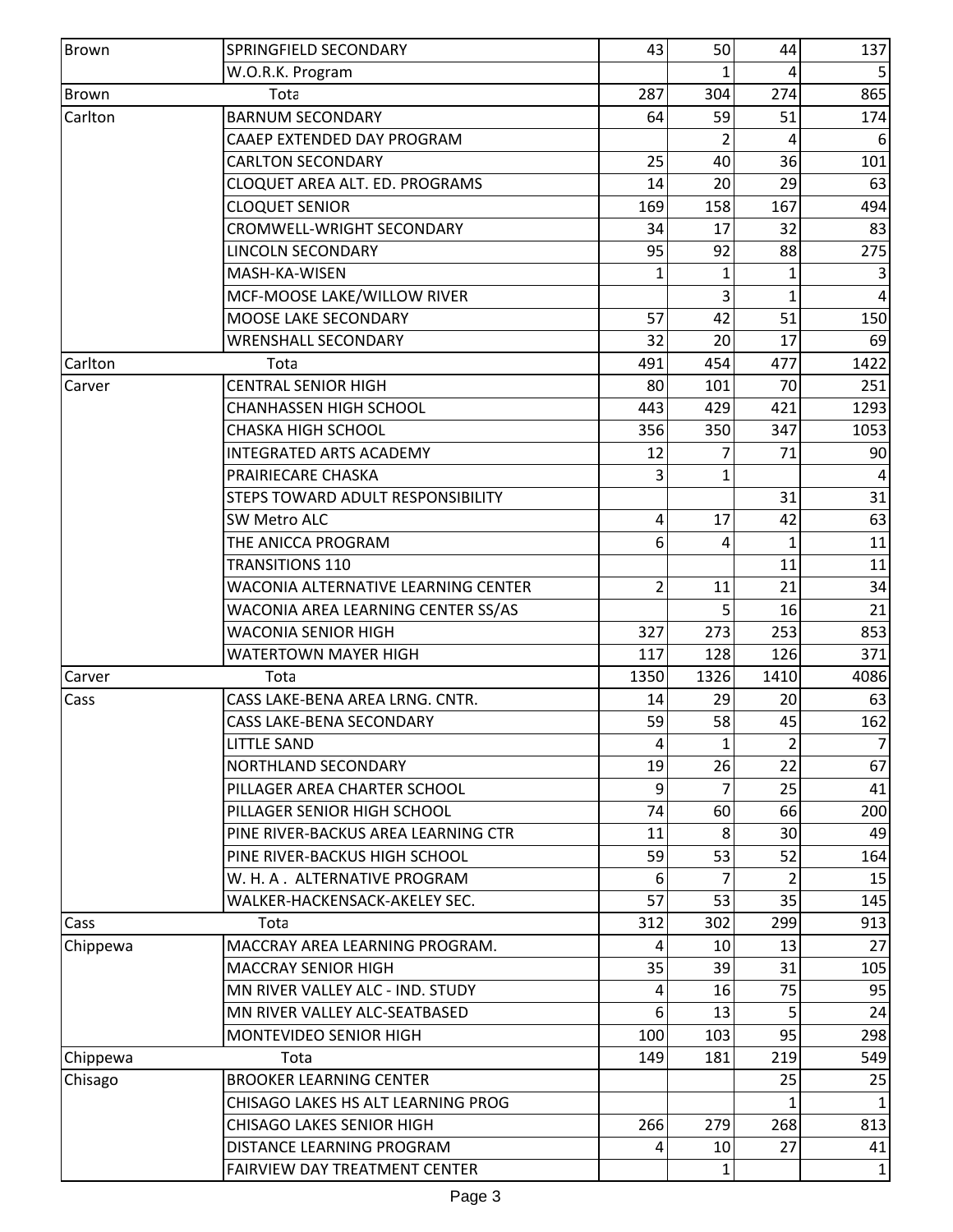| Chisago          | LEVEL 4 PROGRAM PATHWAYS TO CHANGE        | 2   | 3   | 3   | $\bf 8$        |
|------------------|-------------------------------------------|-----|-----|-----|----------------|
|                  | MN CORRECTIONAL FACILITY-RUSH CITY        |     |     |     | 1              |
|                  | NORTH BRANCH LAB SCHOOL ALC               | 48  | 14  | 3   | 65             |
|                  | NORTH BRANCH SENIOR HIGH                  | 207 | 229 | 231 | 667            |
|                  | <b>RUSH CITY SECONDARY</b>                | 66  | 69  | 59  | 194            |
|                  | TRIO WOLF CREEK DISTANCE LEARNING         | 23  | 36  | 109 | 168            |
| Chisago          | Tota                                      | 616 | 642 | 726 | 1984           |
| Clay             | <b>BARNESVILLE SECONDARY</b>              | 69  | 65  | 50  | 184            |
|                  | <b>CLAY COUNTY OUTREACH CENTER</b>        | 4   | 2   | 2   | 8              |
|                  | <b>CLAY COUNTY SHELTER CARE</b>           | 4   | 2   | 1   | $\overline{7}$ |
|                  | DILWORTH-GLYNDON-FELTON SENIOR HIGH       | 86  | 108 | 93  | 287            |
|                  | <b>HAWLEY SECONDARY</b>                   | 74  | 82  | 61  | 217            |
|                  | INTENSIVE INTERAGENCY PROGRAM             | 1   | 2   | 1   | 4              |
|                  | LAKES COUNTRY YOUTH EDUC SVCS             | 3   | 11  | 26  | 40             |
|                  | MOORHEAD HIGH SCHOOL                      | 469 | 414 | 422 | 1305           |
|                  | Red River Area Learning Center            | 13  | 22  | 48  | 83             |
|                  | ULEN-HITTERDAL SECONDARY                  | 21  | 15  | 24  | 60             |
|                  | <b>WEST CENTRAL JUVENILE CENTER</b>       |     | 4   |     | 18             |
| Clay             | Tota                                      | 751 | 727 | 735 | 2213           |
| Clearwater       | <b>BAGLEY ALP</b>                         |     | 1   | 1   |                |
|                  | <b>BAGLEY SECONDARY</b>                   | 70  | 83  | 61  | 214            |
|                  | CLEARBROOK-GONVICK SECONDARY              | 40  | 26  | 29  | 95             |
| Clearwater       | Tota                                      | 110 | 110 | 91  | 311            |
| Cook             | <b>COOK COUNTY SENIOR HIGH</b>            | 46  | 52  | 44  | 142            |
| Cook             | Tota                                      | 46  | 52  | 44  | 142            |
| Cottonwood       | MOUNTAIN LAKE SECONDARY                   | 43  | 39  | 39  | 121            |
|                  | RED ROCK RIDGE AREA LEARNING CNTR         |     | 10  | 20  | 31             |
|                  | RED ROCK RIDGE SETTING IV                 | 5   | 4   | 1   | 10             |
|                  | WESTBROOK-WALNUT GROVE SECONDARY          | 32  | 32  | 38  | 102            |
|                  | WINDOM SENIOR HIGH                        | 77  | 68  | 60  | 205            |
|                  |                                           |     | 153 |     |                |
| Cottonwood       | Tota<br><b>BRAINERD SENIOR HIGH</b>       | 158 |     | 158 | 469<br>1320    |
| Crow Wing        |                                           | 461 | 414 | 445 |                |
|                  | <b>CROSBY-IRONTON SECONDARY</b>           | 77  | 90  | 85  | 252            |
|                  | CROSSLAKE COMMUNITY HIGH SCHOOL           | 8   | 14  | 24  | 46             |
|                  | <b>ISD 181 LEARNING CENTER</b>            | 10  | 30  | 81  | 121            |
|                  | <b>LINCOLN EDUCATION CENTER</b>           | 16  | 8   | 10  | 34             |
|                  | PEQUOT LAKES SENIOR HIGH                  | 139 | 143 | 121 | 403            |
| <b>Crow Wing</b> | Tota                                      | 711 | 699 | 766 | 2176           |
| Dakota           | 917 DASH                                  | 3   |     | q   | 14             |
|                  | 917 INTRA-DAKOTA EDUCATIONAL ALT          | 5   | 9   | 9   | 23             |
|                  | 917 PACES                                 | 8   | 4   | 5   | 17             |
|                  | <b>917 SUN</b>                            | 9   | 9   | 22  | 40             |
|                  | 917 TRANSITIONAL EDUCATION SERV ALT       |     |     | 66  | 66             |
|                  | ABE DIPLOMA PROGRAM                       |     |     | 51  | 51             |
|                  | <b>ACADEMIC ARTS HIGH SCHOOL</b>          | 20  | 37  | 42  | 99             |
|                  | <b>ANTHONY LOUIS CENTER</b>               | 1   |     |     | 1              |
|                  | <b>APPLE VALLEY SENIOR HIGH</b>           | 423 | 406 | 388 | 1217           |
|                  | <b>BES TRANSITION PROGRAM</b>             |     |     | 37  | 37             |
|                  | <b>BLUESKY CHARTER SCHOOL</b>             | 60  | 100 | 268 | 428            |
|                  | <b>BRANCH OUT TRANSITIONAL SERVICES</b>   |     |     | 22  | 22             |
|                  | <b>BURNSVILLE ALTERNATIVE HIGH SCHOOL</b> | 6   | 23  | 115 | 144            |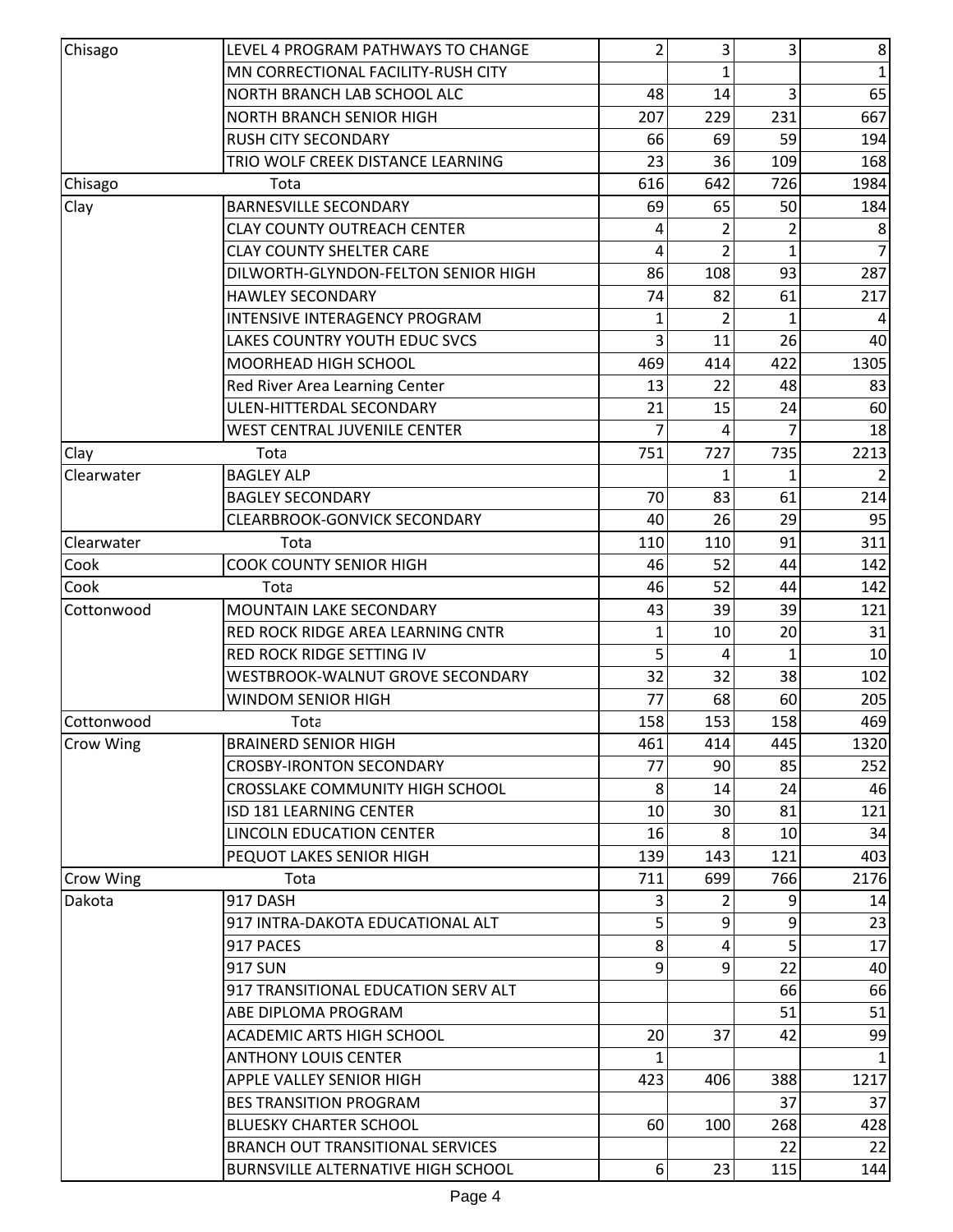| Dakota    | <b>BURNSVILLE HIGH SCHOOL</b>       | 666  | 643  | 635            | 1944           |
|-----------|-------------------------------------|------|------|----------------|----------------|
|           | Burnsville Sr High Extended Day Pro |      |      | 16             | 17             |
|           | COOPERATIVE AREA LEARNING PRG.      | 1    | 1    |                |                |
|           | DAKOTA CTY. ALC                     | 4    | 31   | 121            | 156            |
|           | DAKOTA PRAIRIE AREA LEARNING CENTER |      |      |                |                |
|           | <b>DAKOTA RIDGE SCHOOL</b>          | 10   | 8    | 14             | 32             |
|           | DEAF/HARD OF HEARING                |      |      |                |                |
|           | <b>EAGAN SENIOR HIGH</b>            | 547  | 496  | 468            | 1511           |
|           | <b>EASTVIEW SENIOR HIGH</b>         | 618  | 523  | 509            | 1650           |
|           | EDOP DCALS EXTENDED DAY             |      |      |                |                |
|           | <b>FARMINGTON HIGH SCHOOL</b>       | 546  | 462  | 431            | 1439           |
|           | HARBOR EDUCATIONAL PROGRAM          |      | 2    |                |                |
|           | <b>HASTINGS ALTERNATIVE CENTER</b>  |      | 10   | 9              | 24             |
|           | <b>HASTINGS HIGH SCHOOL</b>         | 377  | 335  | 355            | 1067           |
|           | HENRY SIBLEY HIGH SCHOOL            | 377  | 348  | 300            | 1025           |
|           | LAKEVILLE AREA LEARNING CENTER      | 3    | 24   | 31             | 58             |
|           | LAKEVILLE NORTH HIGH                | 416  | 467  | 440            | 1323           |
|           | <b>LAKEVILLE SOUTH HIGH</b>         | 448  | 467  | 445            | 1360           |
|           | LINK12 LAKEVILLE                    | 6    | 9    | 20             | 35             |
|           | <b>NEW CHANCE</b>                   | 1    | 4    |                |                |
|           | <b>OPTIONS</b>                      | 7    | 5    | 6              | 18             |
|           | RANDOLPH SECONDARY                  | 43   | 42   | 41             | 126            |
|           | RIVERSIDE SCHOOL                    | 6    | 10   | 5              | 21             |
|           | ROSEMOUNT AREA LEARNING CENTER      | 4    | 24   | 71             | 99             |
|           | ROSEMOUNT SENIOR HIGH               | 617  | 540  | 471            | 1628           |
|           | S ST. PAUL COMMUNITY LRNG. CNTR.    | 7    | 17   | 46             | 70             |
|           | SCHOOL OF ENVIRONMENTAL STUDIES     |      | 210  | 209            | 419            |
|           | SIMLEY ALTERNATIVE PROGRAM          |      | 6    | 20             | 26             |
|           | <b>SIMLEY SENIOR HIGH</b>           | 290  | 279  | 248            | 817            |
|           | SOUTH ST. PAUL SECONDARY            | 258  | 242  | 194            | 694            |
|           | <b>STAARS</b>                       |      |      | 8              | 8              |
|           | <b>TEA</b>                          | 1    | 2    | $\overline{4}$ | $\overline{7}$ |
|           | <b>TRANSITION PLUS</b>              |      |      | 136            | 136            |
|           | <b>WEST HEIGHTS ALC</b>             | 3    | 13   | 35             | 51             |
|           | <b>WEST HEIGHTS EXTENDED DAY</b>    | 1    | 2    |                | 10             |
|           | YOUTH TRANSITION PROGRAM            | 7    | 8    |                | 16             |
| Dakota    | Tota                                | 5810 | 5821 | 6340           | 17971          |
| Dodge     | <b>HAYFIELD SECONDARY</b>           | 60   | 66   | 40             | 166            |
|           | KASSON-MANTORVILLE SENIOR HIGH      | 162  | 145  | 140            | 447            |
|           | <b>TRITON HIGH SCHOOL</b>           | 103  | 75   | 66             | 244            |
| Dodge     | Tota                                | 325  | 286  | 246            | 857            |
| Douglas   | ALEXANDRIA AREA HIGH SCHOOL         | 300  | 309  | 316            | 925            |
|           | BRANDON-EVANSVILLE HIGH SCHOOL      | 28   | 29   | 26             | 83             |
|           | <b>OSAKIS SECONDARY</b>             | 61   | 60   | 67             | 188            |
|           | RUNESTONE REGIONAL LEARNING CENTER  | 5    | 22   | 61             | 88             |
| Douglas   | Tota                                | 394  | 420  | 470            | 1284           |
| Faribault | <b>BLUE EARTH AREA SECONDARY</b>    | 86   | 97   | 83             | 266            |
|           | SOUTHERN PLAINS AREA LEARNING CNTR. |      | 9    | 19             | 35             |
|           | UNITED SOUTH CENTRAL HIGH SCHOOL    | 42   | 48   | 58             | 148            |
|           | <b>WINNEBAGO</b>                    | 2    | 4    |                |                |
| Faribault | Tota                                | 137  | 158  | 162            | 457            |
|           |                                     |      |      |                |                |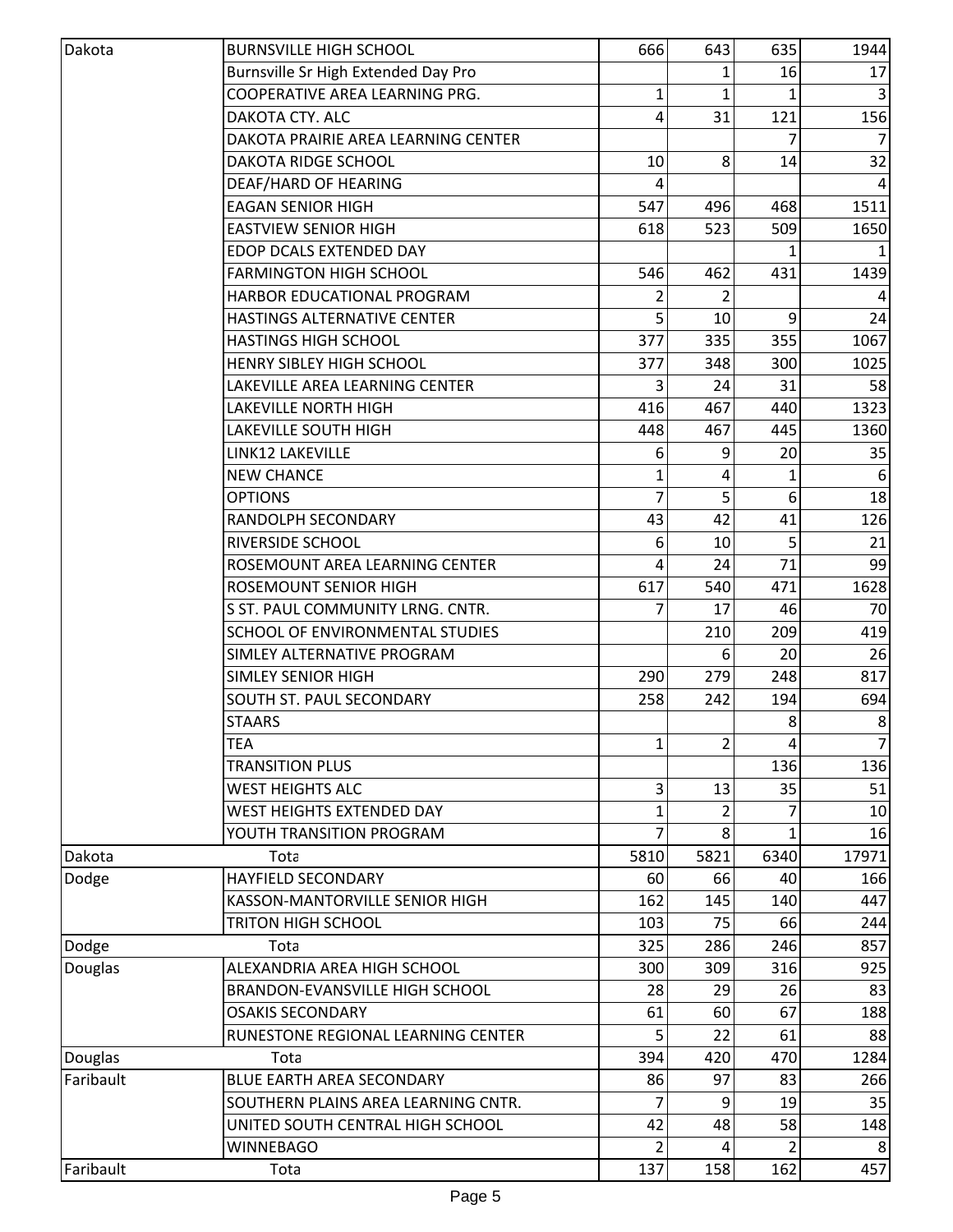| Fillmore | FILLMORE CENTRAL SENIOR HIGH               | 38           | 58  | 49             | 145            |
|----------|--------------------------------------------|--------------|-----|----------------|----------------|
|          | Kingsland Junior/Senior High School        | 45           | 32  | 41             | 118            |
|          | LANESBORO SECONDARY                        | 24           | 27  | 23             | 74             |
|          | MABEL-CANTON SECONDARY                     | 21           | 26  | 17             | 64             |
|          | <b>ROOT RIVER PROGRAM</b>                  |              |     |                |                |
|          | RUSHFORD-PETERSON SENIOR HIGH              | 50           | 52  | 66             | 168            |
| Fillmore | Tota                                       | 179          | 196 | 196            | 571            |
| Freeborn | ALBERT LEA AREA LEARNING CENTER            | 6            | 23  | 57             | 86             |
|          | <b>ALBERT LEA SENIOR HIGH</b>              | 245          | 244 | 186            | 675            |
|          | ALDEN-CONGER SECONDARY                     | 32           | 30  | 38             | 100            |
|          | <b>GLENVILLE-EMMONS SECONDARY</b>          | 19           | 15  | 16             | 50             |
|          | <b>HAYWARD GROUP HOME</b>                  |              |     |                |                |
| Freeborn | Tota                                       | 304          | 312 | 297            | 913            |
| Goodhue  | <b>CANNON FALLS SECONDARY</b>              | 86           | 92  | 84             | 262            |
|          | <b>GOODHUE SECONDARY</b>                   | 64           | 43  | 46             | 153            |
|          | <b>KENYON-WANAMINGO SENIOR HIGH</b>        | 67           | 63  | 75             | 205            |
|          | MCF-REDWING, MAGINNIS HIGH SCHOOL          | 10           | 26  | 42             | 78             |
|          | Pathways Program Grades 8-12               | 5            | 3   | 4              | 12             |
|          | PINE ISLAND SECONDARY                      | 87           | 93  | 98             | 278            |
|          | <b>REACH PROGRAMS</b>                      |              | 10  | 26             | 43             |
|          | <b>RED WING SENIOR HIGH</b>                | 200          | 198 | 163            | 561            |
|          | TOWER VIEW ALTERNATIVE HIGH SCHOOL         |              | 13  | 49             | 62             |
|          | ZUMBROTA-MAZEPPA SENIOR HIGH               | 89           | 89  | 77             | 255            |
| Goodhue  | Tota                                       | 615          | 630 | 664            | 1909           |
| Grant    | <b>ASHBY SECONDARY</b>                     | 16           | 17  | 16             | 49             |
|          | <b>HERMAN SECONDARY</b>                    | 5            | 10  | 5              | 20             |
|          | WEST CENTRAL AREA SECONDARY                | 52           | 49  | 47             | 148            |
| Grant    | Tota                                       | 73           | 76  | 68             | 217            |
| Hennepin | 270 HOPKINS IS                             |              |     | 1              | $\mathbf{1}$   |
|          | 277 WESTONKA AREA LEARNING ACADEMY         | 6            | 9   | 12             | 27             |
|          | 283 ST LOUIS PK INDEPENDENT STUDY          |              |     | $\overline{2}$ | $\overline{2}$ |
|          | 800 W BROADWAY                             | 1            | 7   | 20             | 28             |
|          | <b>ACHIEVE</b>                             |              | 6   |                | 15             |
|          | <b>ADULT ACADEMICS</b>                     |              |     |                | $\overline{7}$ |
|          | ALC EXTENDED DAY                           |              | 2   | 30             | 32             |
|          | ALC INDEPENDENT STUDY                      |              |     | 9              | 9              |
|          | <b>ALC SENIOR HIGH</b>                     | 3            | 25  | 108            | 136            |
|          | AMERICAN INDIAN OIC                        | 3            | 1   | 13             | 17             |
|          | American Indian OIC Extended               | $\mathbf{1}$ | 6   | 14             | 21             |
|          | Anoka-Hennepin Tech High School            |              |     | 146            | 146            |
|          | AUGSBURG FAIRVIEW ACADEMY                  | 10           | 13  | 71             | 94             |
|          | <b>Beacon ALP</b>                          |              |     | 5              | 7              |
|          | <b>BEACON ALP IS</b>                       |              |     |                |                |
|          | <b>Bloomington Career and College Acad</b> |              | 5   | 9              | 14             |
|          | <b>BLOOMINGTON TRANSITION CENTER</b>       |              |     | 66             | 66             |
|          | <b>BROOKLYN CENTER ACADEMY</b>             | 5            | 15  | 39             | 59             |
|          | <b>BROOKLYN CENTER INDEPENDENT STUDY</b>   |              |     | 9              | 13             |
|          | <b>BROOKLYN CENTER SECONDARY</b>           | 133          | 115 | 91             | 339            |
|          | <b>CENTER SCHOOL</b>                       | q            | 5   | 18             | 32             |
|          | <b>CHAMPLIN PARK HIGH SCHOOL</b>           | 725          | 700 | 676            | 2101           |
|          | Choice Alternative High School             |              | 3   | 103            | 106            |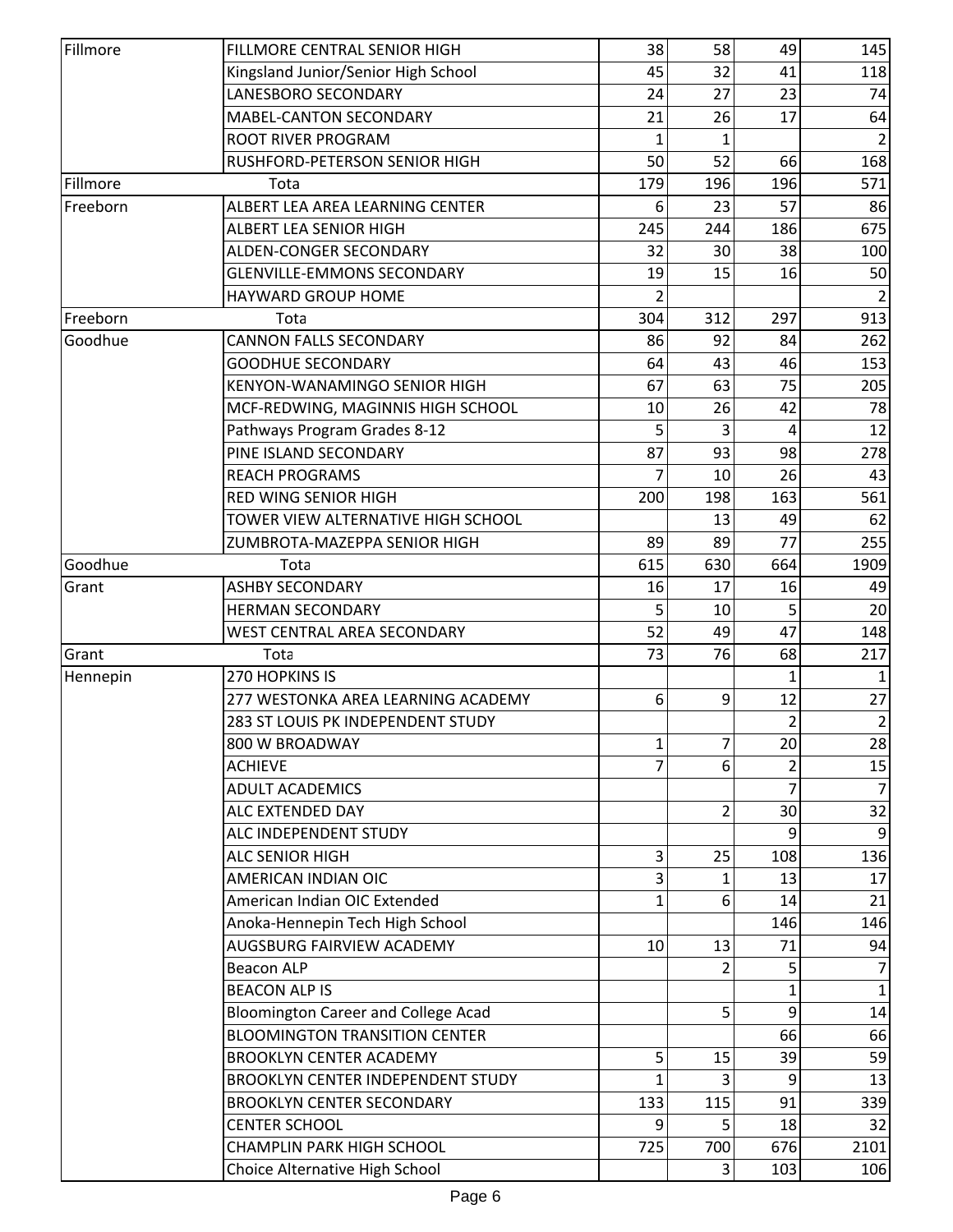| Hennepin | <b>CIP</b>                         | 12             | 6              | 5   | 23             |
|----------|------------------------------------|----------------|----------------|-----|----------------|
|          | DOWNTOWN CAMPUS                    | 13             | 23             | 86  | 122            |
|          | EAGLE RIDGE ACADEMY CHARTER SCHOOL | 63             | 59             | 44  | 166            |
|          | <b>EDEN PRAIRIE SENIOR HIGH</b>    | 770            | 746            | 761 | 2277           |
|          | <b>EDINA SENIOR HIGH</b>           | 687            | 676            | 687 | 2050           |
|          | <b>EDISON SENIOR HIGH</b>          | 274            | 234            | 218 | 726            |
|          | EL COLEGIO CHARTER SCHOOL          | 25             | 22             | 19  | 66             |
|          | <b>EPSILON</b>                     | 9              | 15             | 12  | 36             |
|          | <b>FAIR Senior High</b>            | 68             | 71             | 63  | 202            |
|          | <b>FOCUS</b>                       |                |                | 19  | 19             |
|          | <b>HARRISON EDUCATION CENTER</b>   | 4              | 9              | 6   | 19             |
|          | <b>HEADWAY ACADEMY</b>             | 8              | 9              | 6   | 23             |
|          | Headway Academy North              | 8              | 5              | 4   | 17             |
|          | HENNEPIN GATEWAY TO COLLEGE        |                | 7              | 43  | 50             |
|          | <b>HENRY SENIOR HIGH</b>           | 307            | 266            | 264 | 837            |
|          | Heritage STEM Academy              | 39             | 24             | 25  | 88             |
|          | HIAWATHA COLLEGIATE HIGH SCHOOL    | 97             |                |     | 97             |
|          | <b>HIGHVIEW ALC</b>                |                | 27             | 124 | 151            |
|          | <b>HIGHVIEW INDEPENDENT STUDY</b>  |                | $\mathbf{1}$   | 20  | 21             |
|          | <b>HOPKINS SENIOR HIGH</b>         | 589            | 549            | 518 | 1656           |
|          | INSIGHT SCHOOL OF MINNESOTA        | 48             | 67             | 99  | 214            |
|          | <b>INTERSECT</b>                   |                |                |     |                |
|          | <b>INVEST HIGH SCHOOL</b>          | 10             | 7              | 13  | 30             |
|          | IS THE ALTERNATIVE PROGRAM (TAP)   |                | $\mathbf{1}$   | 3   | 4              |
|          | JEFFERSON SENIOR HIGH              | 430            | 415            | 412 | 1257           |
|          | <b>KENNEDY SENIOR HIGH</b>         | 439            | 410            | 392 | 1241           |
|          | LEARNING FOR LEADERSHIP CHARTER    | 17             | 20             | 11  | 48             |
|          | LifeSpan                           | 4              | 2              | 1   | $\overline{7}$ |
|          | LINCOLN INTERNATIONAL SCHOOL       | 23             | 31             | 37  | 91             |
|          | <b>LIONSGATE ACADEMY</b>           | 21             | 23             | 21  | 65             |
|          | Longfellow Alternative             | $\overline{2}$ | 9              | 63  | 74             |
|          | LORING-NICOLLET HIGH               | 4              | 11             | 33  | 48             |
|          | MAIN STREET SCHOOL PERFORMING ARTS | 68             | 90             | 67  | 225            |
|          | MAPLE GROVE SENIOR HIGH            | 591            | 546            | 579 | 1716           |
|          | <b>MELROSE</b>                     | 1              | 1              |     |                |
|          | <b>MENLO PARK ACADEMY</b>          | 13             | 10             | 40  | 63             |
|          | <b>MERC</b>                        | 5              | 9              | 49  | 63             |
|          | METRO EDUCATION FOR FUTURE EMPLOY  | 7              | 12             | 40  | 59             |
|          | <b>METRO SCHOOLS CHARTER</b>       | 62             | 36             | 47  | 145            |
|          | MINNEAPOLIS ON LINE LEARNING       | 5              | 9              | 30  | 44             |
|          | MINNETONKA SENIOR HIGH             | 806            | 833            | 683 | 2322           |
|          | MOUND WESTONKA HIGH SCHOOL         | 177            | 144            | 151 | 472            |
|          | MPS METRO C                        | 6              | 6              |     | 13             |
|          | MPS METRO HA                       | 3              | 4              | 3   | 10             |
|          | MPS METRO SJ                       | 2              | 1              |     | 4              |
|          | MTS HIGH SCHOOL                    | 31             | 33             | 45  | 109            |
|          | MTS PEASE ACADEMY                  | 2              | 6              | 29  | 37             |
|          | NORTH ACADEMY SENIOR HIGH          | 104            | 98             | 66  | 268            |
|          | NORTH EDUCATION CENTER ACADEMY     | 11             | 23             | 45  | 79             |
|          | NSO - Independent Study            |                |                | 23  | 23             |
|          | Oak Hills High School              | 1              | $\overline{2}$ |     | $\overline{3}$ |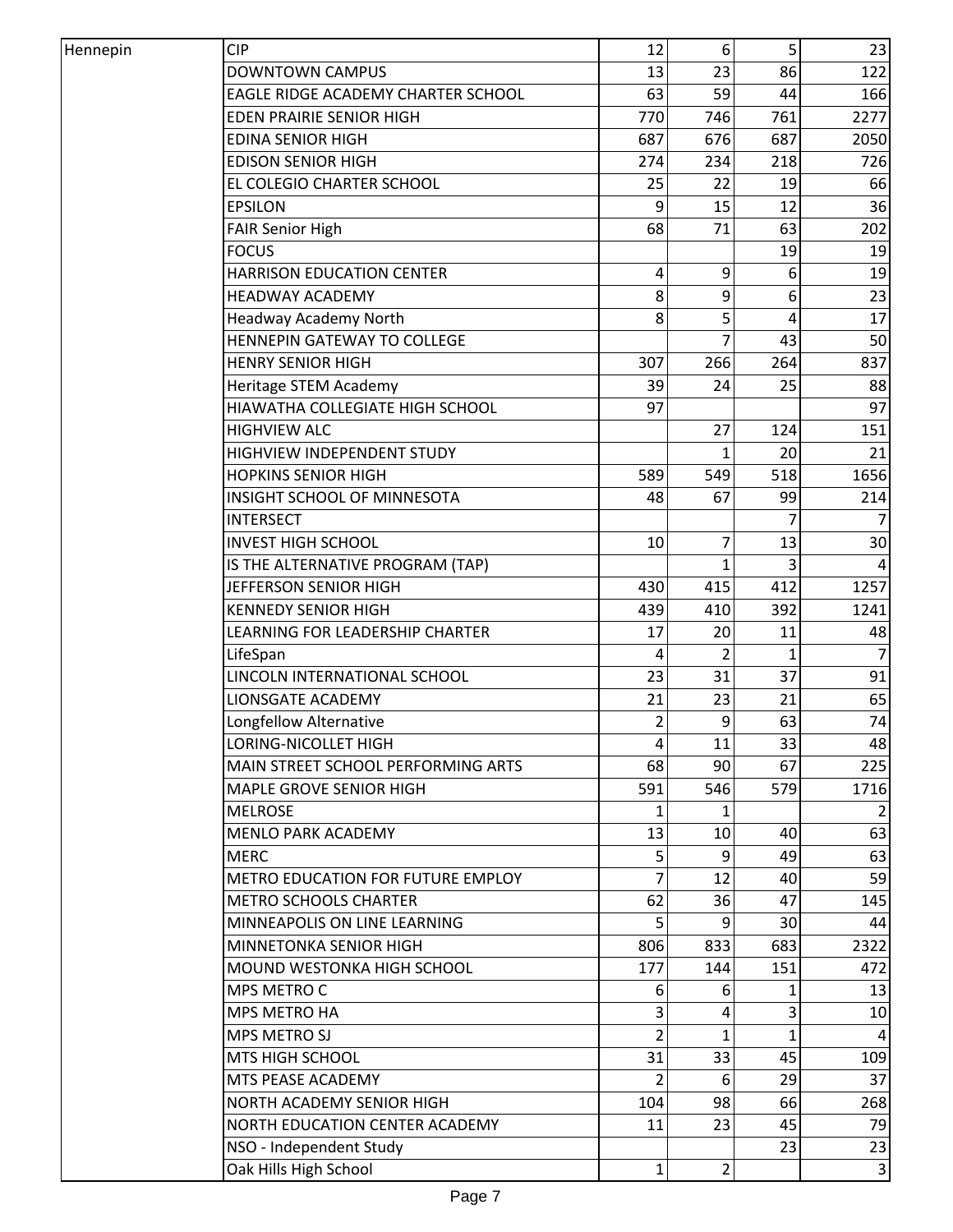| Hennepin | <b>OMEGON</b>                                    | 2              | 6         | $\overline{7}$ | 15               |
|----------|--------------------------------------------------|----------------|-----------|----------------|------------------|
|          | ORONO DISCOVERY CENTER                           | $\overline{2}$ |           |                | $\overline{2}$   |
|          | <b>ORONO SENIOR HIGH</b>                         | 229            | 248       | 241            | 718              |
|          | <b>OSSEO SECONDARY TRANSITION CENTER</b>         |                |           | 62             | 62               |
|          | OSSEO SENIOR HIGH                                | 555            | 486       | 430            | 1471             |
|          | PARK CENTER IB WORLD SCHOOL                      | 521            | 514       | 498            | 1533             |
|          | Parkers Lake High School                         | 1              |           | 12             | 13               |
|          | PARNASSUS PREP SCHOOL-RHETORIC                   | 26             | 5         |                | 31               |
|          | PERPICH CENTER FOR ARTS EDUCATION                |                | 89        | 90             | 179              |
|          | <b>PHASE</b>                                     |                |           | 41             | 41               |
|          | PHOENIX SCHOOL                                   | 4              | 3         | 6              | 13               |
|          | PLYMOUTH YOUTH CENTER                            | 11             | 33        | 88             | 132              |
|          | Plymouth Youth Center Extended                   |                | 6         | 10             | 16               |
|          | PRAIRIE CARE EDINA - PHP                         |                | 1         | 4              | 5                |
|          | PRAIRIE CARE HOSPITAL DAY PROGRAM                | 4              | 4         | $\mathbf{1}$   | $\boldsymbol{9}$ |
|          | PRAIRIE CARE RESIDENT CARE-IHP                   | 12             | 7         | 5              | 24               |
|          | PRAIRIE SEEDS HIGH SCHOOL ACADEMY                | 56             | 53        | 68             | 177              |
|          | RICHFIELD COLLEGE EXPERIENCE PRG                 | 3              | 12        | 27             | 42               |
|          | RICHFIELD SENIOR HIGH                            | 293            | 276       | 257            | 826              |
|          | RIVER BEND EDUCATIONAL CENTER                    | 1              |           |                |                  |
|          | <b>RIVERSIDE</b>                                 | 3              | 4         |                | 9                |
|          | ROBBINSDALE ARMSTRONG SENIOR HIGH                | 523            | 461       | 460            | 1444             |
|          | ROBBINSDALE COOPER SENIOR HIGH                   | 402            | 412       | 348            | 1162             |
|          | ROBBINSDALE TASC ALC                             | 3              | 2         |                |                  |
|          | ROBBINSDALE TRANSITION CENTER                    |                |           | 57             | 57               |
|          | ROCKFORD SECONDARY                               |                |           |                |                  |
|          |                                                  | 105            | 117       | 119            | 341              |
|          | <b>ROGERS SENIOR HIGH</b><br><b>RONDO CAMPUS</b> | 382            | 417<br>38 | 383            | 1182             |
|          |                                                  | 26             |           | 81             | 145              |
|          | ROOSEVELT SENIOR HIGH                            | 271            | 235       | 209            | 715              |
|          | SABATHANI CAMPUS                                 | 6              | 12        | 49             | 67               |
|          | <b>SAFE</b>                                      | 4              | 9         | 8              | 21               |
|          | <b>SAGE ACADEMY CHARTER SCHOOL</b>               | 19             | 25        | 19             | 63               |
|          | SECONDARY SPECIAL EDUCATION                      |                |           | 15             | 15               |
|          | SOUTH EDUCATION CENTER ACADEMY                   | 6              | 20        | 57             | 83               |
|          | <b>SOUTH SENIOR HIGH</b>                         | 441            | 467       | 401            | 1309             |
|          | SOUTHWEST SENIOR HIGH                            | 470            | 460       | 417            | 1347             |
|          | SPECIAL ED.                                      |                |           | 13             | 13               |
|          | ST. ANTHONY VILLAGE SENIOR HIGH                  | 179            | 185       | 164            | 528              |
|          | <b>ST. LOUIS PARK SENIOR HIGH</b>                | 371            | 370       | 340            | 1081             |
|          | <b>STADIUM VIEW</b>                              | 10             | 15        | 24             | 49               |
|          | <b>STRIVE SECONDARY</b>                          | 6              | 3         | 4              | 13               |
|          | <b>STRIVE TRANSITION</b>                         |                |           | 4              | 4                |
|          | <b>SUN</b>                                       | 12             | 12        | 4              | 28               |
|          | <b>SUN TRANSITION</b>                            |                |           | 54             | 54               |
|          | <b>TASSEL TRANSITION</b>                         |                |           | 41             | 41               |
|          | THE ALTERNATIVE PROGRAM (TAP)                    | 20             | 33        | 49             | 102              |
|          | <b>TRANSITION PLUS</b>                           |                |           | 62             | 62               |
|          | <b>TRANSITION PLUS SERVICES</b>                  |                |           | 277            | 277              |
|          | UBAH MEDICAL ACADEMY CHARTER SCHOOL              | 91             | 91        | 77             | 259              |
|          | <b>UNITY CAMPUS</b>                              | 16             | 31        | 110            | 157              |
|          | UPPER MISSISSIPPI HIGH ACADEMY                   |                |           | 16             | 16               |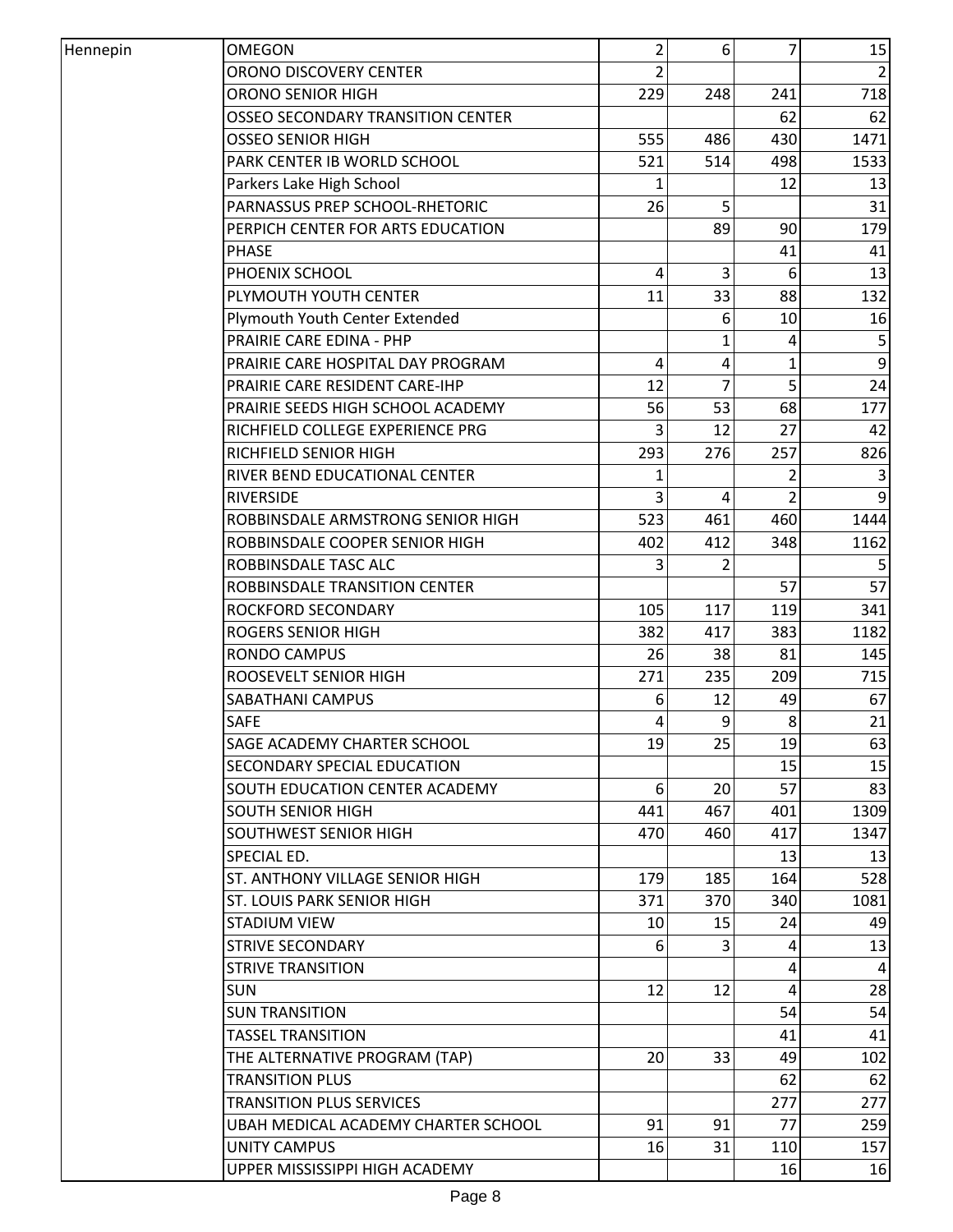| <b>VECTOR LOW INCIDENCE</b><br>67<br>67<br><b>VENTURE</b><br>$\mathbf{1}$<br>3<br>8<br>4<br>321<br><b>VIRTUAL HIGH SCHOOL</b><br>39<br>67<br>215<br>VOA HIGH SCHOOL<br>19<br>78<br>101<br>4<br><b>Volunteers of America Extended</b><br>27<br>32<br>1<br>Δ<br>W-ALT-IS<br>351<br>1201<br><b>WASHBURN SENIOR HIGH</b><br>439<br>411<br><b>WATERSHED HIGH SCHOOL</b><br>15<br>15<br>16<br>46<br>2423<br>WAYZATA HIGH<br>837<br>832<br>754<br>Wellstone High School - SWS<br>9<br>17<br>26<br><b>WELLSTONE INTERNATIONAL HIGH</b><br>63<br>64<br>83<br>210<br>12<br><b>WEST ACADEMY</b><br>19<br>2<br>5<br>85<br><b>WEST EDUCATION CENTER ALTERNATIVE</b><br>69<br>3<br>13<br>12<br>22<br><b>WEST HIGH SCHOOL</b><br>6<br>41209<br>13266<br>13133<br>14810<br>Tota<br>Hennepin<br><b>CALEDONIA SENIOR HIGH</b><br>63<br>59<br>169<br>Houston<br>47<br>91<br><b>HOUSTON SECONDARY</b><br>35<br>33<br>23<br>LA CRESCENT SEC MONTESSORI/STEM<br>3<br>303<br>LA CRESCENT SENIOR HIGH<br>103<br>104<br>96<br>MINNESOTA VIRTUAL ACADEMY<br>191<br>230<br>226<br>647<br>82<br><b>SPRING GROVE SECONDARY</b><br>31<br>25<br>26<br>17<br>SUMMIT LEARNING PROGRAM<br>20<br>1<br>1317<br>Tota<br>428<br>454<br>435<br>Houston<br>Hubbard<br>HEADWATERS EDUC LEARNING PROGRAM<br>36<br>41<br>4<br>58<br><b>LAPORTE SECONDARY</b><br>23<br>20<br>15<br><b>NEVIS SECONDARY</b><br>134<br>45<br>51<br>38<br>PARK RAPIDS SENIOR HIGH<br>125<br>101<br>102<br>328<br>Hubbard<br>561<br>194<br>176<br>191<br>Tota<br><b>BRAHAM AREA SECONDARY</b><br>58<br>52<br>160<br>Isanti<br>50<br>374<br>356<br>360<br>1090<br><b>CAMBRIDGE-ISANTI HIGH SCHOOL</b><br><b>MOVING FORWARD</b><br>11<br>11<br>8<br>37<br>55<br>10<br>Riverside Academy<br>31<br><b>Riverside Academy IS</b><br>13<br>18<br>428<br>445<br>474<br>1347<br>Isanti<br>Tota<br>52<br><b>BIGFORK SECONDARY</b><br>16<br>22<br>14<br>Itasca<br>55<br><b>DEER RIVER SECONDARY</b><br>63<br>51<br>169<br><b>GRAND RAPIDS AREA LEARNING CENTER</b><br>19<br>59<br>87<br>q<br><b>GRAND RAPIDS SENIOR HIGH</b><br>283<br>283<br>833<br>267<br>79<br>75<br>227<br><b>GREENWAY SENIOR HIGH</b><br>73<br><b>ITASKIN EDUCATION CENTER</b><br>9<br>12<br>9<br>30<br>33<br>NASHWAUK SECONDARY<br>47<br>36<br>116<br>11<br>NASHWAUK-KEEWATIN ALP<br>19<br>2<br>6<br>61<br>NORTHERN LIGHTS COMMUNITY SCHOOL<br>18<br>25<br>18<br>526<br>515<br>553<br>1594<br>Itasca<br>Tota<br>HERON LAKE-OKABENA SECONDARY<br>35<br>39<br>98<br>Jackson<br>24<br>92<br>271<br>JACKSON COUNTY CENTRAL SENIOR HIGH<br>88<br>91<br>Jackson<br>Tota<br>116<br>123<br>130<br>369<br>52<br>Kanabec<br>MORA ALTERNATIVE LEARNING CENTER<br>20<br>28<br>4<br>363<br>138<br>96<br>129<br><b>MORA SECONDARY</b><br><b>OGILVIE SECONDARY</b><br>35<br>20<br>29<br>84 | Hennepin | <b>VECTOR BASIC</b> |  | 20 | 20 |
|-----------------------------------------------------------------------------------------------------------------------------------------------------------------------------------------------------------------------------------------------------------------------------------------------------------------------------------------------------------------------------------------------------------------------------------------------------------------------------------------------------------------------------------------------------------------------------------------------------------------------------------------------------------------------------------------------------------------------------------------------------------------------------------------------------------------------------------------------------------------------------------------------------------------------------------------------------------------------------------------------------------------------------------------------------------------------------------------------------------------------------------------------------------------------------------------------------------------------------------------------------------------------------------------------------------------------------------------------------------------------------------------------------------------------------------------------------------------------------------------------------------------------------------------------------------------------------------------------------------------------------------------------------------------------------------------------------------------------------------------------------------------------------------------------------------------------------------------------------------------------------------------------------------------------------------------------------------------------------------------------------------------------------------------------------------------------------------------------------------------------------------------------------------------------------------------------------------------------------------------------------------------------------------------------------------------------------------------------------------------------------------------------------------------------------------------------------------------------------------------------------------------------------------------------------------------------------------------------------------------------------------------------------------------------------------------------------------------------------------------------------------------------|----------|---------------------|--|----|----|
|                                                                                                                                                                                                                                                                                                                                                                                                                                                                                                                                                                                                                                                                                                                                                                                                                                                                                                                                                                                                                                                                                                                                                                                                                                                                                                                                                                                                                                                                                                                                                                                                                                                                                                                                                                                                                                                                                                                                                                                                                                                                                                                                                                                                                                                                                                                                                                                                                                                                                                                                                                                                                                                                                                                                                                       |          |                     |  |    |    |
|                                                                                                                                                                                                                                                                                                                                                                                                                                                                                                                                                                                                                                                                                                                                                                                                                                                                                                                                                                                                                                                                                                                                                                                                                                                                                                                                                                                                                                                                                                                                                                                                                                                                                                                                                                                                                                                                                                                                                                                                                                                                                                                                                                                                                                                                                                                                                                                                                                                                                                                                                                                                                                                                                                                                                                       |          |                     |  |    |    |
|                                                                                                                                                                                                                                                                                                                                                                                                                                                                                                                                                                                                                                                                                                                                                                                                                                                                                                                                                                                                                                                                                                                                                                                                                                                                                                                                                                                                                                                                                                                                                                                                                                                                                                                                                                                                                                                                                                                                                                                                                                                                                                                                                                                                                                                                                                                                                                                                                                                                                                                                                                                                                                                                                                                                                                       |          |                     |  |    |    |
|                                                                                                                                                                                                                                                                                                                                                                                                                                                                                                                                                                                                                                                                                                                                                                                                                                                                                                                                                                                                                                                                                                                                                                                                                                                                                                                                                                                                                                                                                                                                                                                                                                                                                                                                                                                                                                                                                                                                                                                                                                                                                                                                                                                                                                                                                                                                                                                                                                                                                                                                                                                                                                                                                                                                                                       |          |                     |  |    |    |
|                                                                                                                                                                                                                                                                                                                                                                                                                                                                                                                                                                                                                                                                                                                                                                                                                                                                                                                                                                                                                                                                                                                                                                                                                                                                                                                                                                                                                                                                                                                                                                                                                                                                                                                                                                                                                                                                                                                                                                                                                                                                                                                                                                                                                                                                                                                                                                                                                                                                                                                                                                                                                                                                                                                                                                       |          |                     |  |    |    |
|                                                                                                                                                                                                                                                                                                                                                                                                                                                                                                                                                                                                                                                                                                                                                                                                                                                                                                                                                                                                                                                                                                                                                                                                                                                                                                                                                                                                                                                                                                                                                                                                                                                                                                                                                                                                                                                                                                                                                                                                                                                                                                                                                                                                                                                                                                                                                                                                                                                                                                                                                                                                                                                                                                                                                                       |          |                     |  |    |    |
|                                                                                                                                                                                                                                                                                                                                                                                                                                                                                                                                                                                                                                                                                                                                                                                                                                                                                                                                                                                                                                                                                                                                                                                                                                                                                                                                                                                                                                                                                                                                                                                                                                                                                                                                                                                                                                                                                                                                                                                                                                                                                                                                                                                                                                                                                                                                                                                                                                                                                                                                                                                                                                                                                                                                                                       |          |                     |  |    |    |
|                                                                                                                                                                                                                                                                                                                                                                                                                                                                                                                                                                                                                                                                                                                                                                                                                                                                                                                                                                                                                                                                                                                                                                                                                                                                                                                                                                                                                                                                                                                                                                                                                                                                                                                                                                                                                                                                                                                                                                                                                                                                                                                                                                                                                                                                                                                                                                                                                                                                                                                                                                                                                                                                                                                                                                       |          |                     |  |    |    |
|                                                                                                                                                                                                                                                                                                                                                                                                                                                                                                                                                                                                                                                                                                                                                                                                                                                                                                                                                                                                                                                                                                                                                                                                                                                                                                                                                                                                                                                                                                                                                                                                                                                                                                                                                                                                                                                                                                                                                                                                                                                                                                                                                                                                                                                                                                                                                                                                                                                                                                                                                                                                                                                                                                                                                                       |          |                     |  |    |    |
|                                                                                                                                                                                                                                                                                                                                                                                                                                                                                                                                                                                                                                                                                                                                                                                                                                                                                                                                                                                                                                                                                                                                                                                                                                                                                                                                                                                                                                                                                                                                                                                                                                                                                                                                                                                                                                                                                                                                                                                                                                                                                                                                                                                                                                                                                                                                                                                                                                                                                                                                                                                                                                                                                                                                                                       |          |                     |  |    |    |
|                                                                                                                                                                                                                                                                                                                                                                                                                                                                                                                                                                                                                                                                                                                                                                                                                                                                                                                                                                                                                                                                                                                                                                                                                                                                                                                                                                                                                                                                                                                                                                                                                                                                                                                                                                                                                                                                                                                                                                                                                                                                                                                                                                                                                                                                                                                                                                                                                                                                                                                                                                                                                                                                                                                                                                       |          |                     |  |    |    |
|                                                                                                                                                                                                                                                                                                                                                                                                                                                                                                                                                                                                                                                                                                                                                                                                                                                                                                                                                                                                                                                                                                                                                                                                                                                                                                                                                                                                                                                                                                                                                                                                                                                                                                                                                                                                                                                                                                                                                                                                                                                                                                                                                                                                                                                                                                                                                                                                                                                                                                                                                                                                                                                                                                                                                                       |          |                     |  |    |    |
|                                                                                                                                                                                                                                                                                                                                                                                                                                                                                                                                                                                                                                                                                                                                                                                                                                                                                                                                                                                                                                                                                                                                                                                                                                                                                                                                                                                                                                                                                                                                                                                                                                                                                                                                                                                                                                                                                                                                                                                                                                                                                                                                                                                                                                                                                                                                                                                                                                                                                                                                                                                                                                                                                                                                                                       |          |                     |  |    |    |
|                                                                                                                                                                                                                                                                                                                                                                                                                                                                                                                                                                                                                                                                                                                                                                                                                                                                                                                                                                                                                                                                                                                                                                                                                                                                                                                                                                                                                                                                                                                                                                                                                                                                                                                                                                                                                                                                                                                                                                                                                                                                                                                                                                                                                                                                                                                                                                                                                                                                                                                                                                                                                                                                                                                                                                       |          |                     |  |    |    |
|                                                                                                                                                                                                                                                                                                                                                                                                                                                                                                                                                                                                                                                                                                                                                                                                                                                                                                                                                                                                                                                                                                                                                                                                                                                                                                                                                                                                                                                                                                                                                                                                                                                                                                                                                                                                                                                                                                                                                                                                                                                                                                                                                                                                                                                                                                                                                                                                                                                                                                                                                                                                                                                                                                                                                                       |          |                     |  |    |    |
|                                                                                                                                                                                                                                                                                                                                                                                                                                                                                                                                                                                                                                                                                                                                                                                                                                                                                                                                                                                                                                                                                                                                                                                                                                                                                                                                                                                                                                                                                                                                                                                                                                                                                                                                                                                                                                                                                                                                                                                                                                                                                                                                                                                                                                                                                                                                                                                                                                                                                                                                                                                                                                                                                                                                                                       |          |                     |  |    |    |
|                                                                                                                                                                                                                                                                                                                                                                                                                                                                                                                                                                                                                                                                                                                                                                                                                                                                                                                                                                                                                                                                                                                                                                                                                                                                                                                                                                                                                                                                                                                                                                                                                                                                                                                                                                                                                                                                                                                                                                                                                                                                                                                                                                                                                                                                                                                                                                                                                                                                                                                                                                                                                                                                                                                                                                       |          |                     |  |    |    |
|                                                                                                                                                                                                                                                                                                                                                                                                                                                                                                                                                                                                                                                                                                                                                                                                                                                                                                                                                                                                                                                                                                                                                                                                                                                                                                                                                                                                                                                                                                                                                                                                                                                                                                                                                                                                                                                                                                                                                                                                                                                                                                                                                                                                                                                                                                                                                                                                                                                                                                                                                                                                                                                                                                                                                                       |          |                     |  |    |    |
|                                                                                                                                                                                                                                                                                                                                                                                                                                                                                                                                                                                                                                                                                                                                                                                                                                                                                                                                                                                                                                                                                                                                                                                                                                                                                                                                                                                                                                                                                                                                                                                                                                                                                                                                                                                                                                                                                                                                                                                                                                                                                                                                                                                                                                                                                                                                                                                                                                                                                                                                                                                                                                                                                                                                                                       |          |                     |  |    |    |
|                                                                                                                                                                                                                                                                                                                                                                                                                                                                                                                                                                                                                                                                                                                                                                                                                                                                                                                                                                                                                                                                                                                                                                                                                                                                                                                                                                                                                                                                                                                                                                                                                                                                                                                                                                                                                                                                                                                                                                                                                                                                                                                                                                                                                                                                                                                                                                                                                                                                                                                                                                                                                                                                                                                                                                       |          |                     |  |    |    |
|                                                                                                                                                                                                                                                                                                                                                                                                                                                                                                                                                                                                                                                                                                                                                                                                                                                                                                                                                                                                                                                                                                                                                                                                                                                                                                                                                                                                                                                                                                                                                                                                                                                                                                                                                                                                                                                                                                                                                                                                                                                                                                                                                                                                                                                                                                                                                                                                                                                                                                                                                                                                                                                                                                                                                                       |          |                     |  |    |    |
|                                                                                                                                                                                                                                                                                                                                                                                                                                                                                                                                                                                                                                                                                                                                                                                                                                                                                                                                                                                                                                                                                                                                                                                                                                                                                                                                                                                                                                                                                                                                                                                                                                                                                                                                                                                                                                                                                                                                                                                                                                                                                                                                                                                                                                                                                                                                                                                                                                                                                                                                                                                                                                                                                                                                                                       |          |                     |  |    |    |
|                                                                                                                                                                                                                                                                                                                                                                                                                                                                                                                                                                                                                                                                                                                                                                                                                                                                                                                                                                                                                                                                                                                                                                                                                                                                                                                                                                                                                                                                                                                                                                                                                                                                                                                                                                                                                                                                                                                                                                                                                                                                                                                                                                                                                                                                                                                                                                                                                                                                                                                                                                                                                                                                                                                                                                       |          |                     |  |    |    |
|                                                                                                                                                                                                                                                                                                                                                                                                                                                                                                                                                                                                                                                                                                                                                                                                                                                                                                                                                                                                                                                                                                                                                                                                                                                                                                                                                                                                                                                                                                                                                                                                                                                                                                                                                                                                                                                                                                                                                                                                                                                                                                                                                                                                                                                                                                                                                                                                                                                                                                                                                                                                                                                                                                                                                                       |          |                     |  |    |    |
|                                                                                                                                                                                                                                                                                                                                                                                                                                                                                                                                                                                                                                                                                                                                                                                                                                                                                                                                                                                                                                                                                                                                                                                                                                                                                                                                                                                                                                                                                                                                                                                                                                                                                                                                                                                                                                                                                                                                                                                                                                                                                                                                                                                                                                                                                                                                                                                                                                                                                                                                                                                                                                                                                                                                                                       |          |                     |  |    |    |
|                                                                                                                                                                                                                                                                                                                                                                                                                                                                                                                                                                                                                                                                                                                                                                                                                                                                                                                                                                                                                                                                                                                                                                                                                                                                                                                                                                                                                                                                                                                                                                                                                                                                                                                                                                                                                                                                                                                                                                                                                                                                                                                                                                                                                                                                                                                                                                                                                                                                                                                                                                                                                                                                                                                                                                       |          |                     |  |    |    |
|                                                                                                                                                                                                                                                                                                                                                                                                                                                                                                                                                                                                                                                                                                                                                                                                                                                                                                                                                                                                                                                                                                                                                                                                                                                                                                                                                                                                                                                                                                                                                                                                                                                                                                                                                                                                                                                                                                                                                                                                                                                                                                                                                                                                                                                                                                                                                                                                                                                                                                                                                                                                                                                                                                                                                                       |          |                     |  |    |    |
|                                                                                                                                                                                                                                                                                                                                                                                                                                                                                                                                                                                                                                                                                                                                                                                                                                                                                                                                                                                                                                                                                                                                                                                                                                                                                                                                                                                                                                                                                                                                                                                                                                                                                                                                                                                                                                                                                                                                                                                                                                                                                                                                                                                                                                                                                                                                                                                                                                                                                                                                                                                                                                                                                                                                                                       |          |                     |  |    |    |
|                                                                                                                                                                                                                                                                                                                                                                                                                                                                                                                                                                                                                                                                                                                                                                                                                                                                                                                                                                                                                                                                                                                                                                                                                                                                                                                                                                                                                                                                                                                                                                                                                                                                                                                                                                                                                                                                                                                                                                                                                                                                                                                                                                                                                                                                                                                                                                                                                                                                                                                                                                                                                                                                                                                                                                       |          |                     |  |    |    |
|                                                                                                                                                                                                                                                                                                                                                                                                                                                                                                                                                                                                                                                                                                                                                                                                                                                                                                                                                                                                                                                                                                                                                                                                                                                                                                                                                                                                                                                                                                                                                                                                                                                                                                                                                                                                                                                                                                                                                                                                                                                                                                                                                                                                                                                                                                                                                                                                                                                                                                                                                                                                                                                                                                                                                                       |          |                     |  |    |    |
|                                                                                                                                                                                                                                                                                                                                                                                                                                                                                                                                                                                                                                                                                                                                                                                                                                                                                                                                                                                                                                                                                                                                                                                                                                                                                                                                                                                                                                                                                                                                                                                                                                                                                                                                                                                                                                                                                                                                                                                                                                                                                                                                                                                                                                                                                                                                                                                                                                                                                                                                                                                                                                                                                                                                                                       |          |                     |  |    |    |
|                                                                                                                                                                                                                                                                                                                                                                                                                                                                                                                                                                                                                                                                                                                                                                                                                                                                                                                                                                                                                                                                                                                                                                                                                                                                                                                                                                                                                                                                                                                                                                                                                                                                                                                                                                                                                                                                                                                                                                                                                                                                                                                                                                                                                                                                                                                                                                                                                                                                                                                                                                                                                                                                                                                                                                       |          |                     |  |    |    |
|                                                                                                                                                                                                                                                                                                                                                                                                                                                                                                                                                                                                                                                                                                                                                                                                                                                                                                                                                                                                                                                                                                                                                                                                                                                                                                                                                                                                                                                                                                                                                                                                                                                                                                                                                                                                                                                                                                                                                                                                                                                                                                                                                                                                                                                                                                                                                                                                                                                                                                                                                                                                                                                                                                                                                                       |          |                     |  |    |    |
|                                                                                                                                                                                                                                                                                                                                                                                                                                                                                                                                                                                                                                                                                                                                                                                                                                                                                                                                                                                                                                                                                                                                                                                                                                                                                                                                                                                                                                                                                                                                                                                                                                                                                                                                                                                                                                                                                                                                                                                                                                                                                                                                                                                                                                                                                                                                                                                                                                                                                                                                                                                                                                                                                                                                                                       |          |                     |  |    |    |
|                                                                                                                                                                                                                                                                                                                                                                                                                                                                                                                                                                                                                                                                                                                                                                                                                                                                                                                                                                                                                                                                                                                                                                                                                                                                                                                                                                                                                                                                                                                                                                                                                                                                                                                                                                                                                                                                                                                                                                                                                                                                                                                                                                                                                                                                                                                                                                                                                                                                                                                                                                                                                                                                                                                                                                       |          |                     |  |    |    |
|                                                                                                                                                                                                                                                                                                                                                                                                                                                                                                                                                                                                                                                                                                                                                                                                                                                                                                                                                                                                                                                                                                                                                                                                                                                                                                                                                                                                                                                                                                                                                                                                                                                                                                                                                                                                                                                                                                                                                                                                                                                                                                                                                                                                                                                                                                                                                                                                                                                                                                                                                                                                                                                                                                                                                                       |          |                     |  |    |    |
|                                                                                                                                                                                                                                                                                                                                                                                                                                                                                                                                                                                                                                                                                                                                                                                                                                                                                                                                                                                                                                                                                                                                                                                                                                                                                                                                                                                                                                                                                                                                                                                                                                                                                                                                                                                                                                                                                                                                                                                                                                                                                                                                                                                                                                                                                                                                                                                                                                                                                                                                                                                                                                                                                                                                                                       |          |                     |  |    |    |
|                                                                                                                                                                                                                                                                                                                                                                                                                                                                                                                                                                                                                                                                                                                                                                                                                                                                                                                                                                                                                                                                                                                                                                                                                                                                                                                                                                                                                                                                                                                                                                                                                                                                                                                                                                                                                                                                                                                                                                                                                                                                                                                                                                                                                                                                                                                                                                                                                                                                                                                                                                                                                                                                                                                                                                       |          |                     |  |    |    |
|                                                                                                                                                                                                                                                                                                                                                                                                                                                                                                                                                                                                                                                                                                                                                                                                                                                                                                                                                                                                                                                                                                                                                                                                                                                                                                                                                                                                                                                                                                                                                                                                                                                                                                                                                                                                                                                                                                                                                                                                                                                                                                                                                                                                                                                                                                                                                                                                                                                                                                                                                                                                                                                                                                                                                                       |          |                     |  |    |    |
|                                                                                                                                                                                                                                                                                                                                                                                                                                                                                                                                                                                                                                                                                                                                                                                                                                                                                                                                                                                                                                                                                                                                                                                                                                                                                                                                                                                                                                                                                                                                                                                                                                                                                                                                                                                                                                                                                                                                                                                                                                                                                                                                                                                                                                                                                                                                                                                                                                                                                                                                                                                                                                                                                                                                                                       |          |                     |  |    |    |
|                                                                                                                                                                                                                                                                                                                                                                                                                                                                                                                                                                                                                                                                                                                                                                                                                                                                                                                                                                                                                                                                                                                                                                                                                                                                                                                                                                                                                                                                                                                                                                                                                                                                                                                                                                                                                                                                                                                                                                                                                                                                                                                                                                                                                                                                                                                                                                                                                                                                                                                                                                                                                                                                                                                                                                       |          |                     |  |    |    |
|                                                                                                                                                                                                                                                                                                                                                                                                                                                                                                                                                                                                                                                                                                                                                                                                                                                                                                                                                                                                                                                                                                                                                                                                                                                                                                                                                                                                                                                                                                                                                                                                                                                                                                                                                                                                                                                                                                                                                                                                                                                                                                                                                                                                                                                                                                                                                                                                                                                                                                                                                                                                                                                                                                                                                                       |          |                     |  |    |    |
|                                                                                                                                                                                                                                                                                                                                                                                                                                                                                                                                                                                                                                                                                                                                                                                                                                                                                                                                                                                                                                                                                                                                                                                                                                                                                                                                                                                                                                                                                                                                                                                                                                                                                                                                                                                                                                                                                                                                                                                                                                                                                                                                                                                                                                                                                                                                                                                                                                                                                                                                                                                                                                                                                                                                                                       |          |                     |  |    |    |
|                                                                                                                                                                                                                                                                                                                                                                                                                                                                                                                                                                                                                                                                                                                                                                                                                                                                                                                                                                                                                                                                                                                                                                                                                                                                                                                                                                                                                                                                                                                                                                                                                                                                                                                                                                                                                                                                                                                                                                                                                                                                                                                                                                                                                                                                                                                                                                                                                                                                                                                                                                                                                                                                                                                                                                       |          |                     |  |    |    |
|                                                                                                                                                                                                                                                                                                                                                                                                                                                                                                                                                                                                                                                                                                                                                                                                                                                                                                                                                                                                                                                                                                                                                                                                                                                                                                                                                                                                                                                                                                                                                                                                                                                                                                                                                                                                                                                                                                                                                                                                                                                                                                                                                                                                                                                                                                                                                                                                                                                                                                                                                                                                                                                                                                                                                                       |          |                     |  |    |    |
|                                                                                                                                                                                                                                                                                                                                                                                                                                                                                                                                                                                                                                                                                                                                                                                                                                                                                                                                                                                                                                                                                                                                                                                                                                                                                                                                                                                                                                                                                                                                                                                                                                                                                                                                                                                                                                                                                                                                                                                                                                                                                                                                                                                                                                                                                                                                                                                                                                                                                                                                                                                                                                                                                                                                                                       |          |                     |  |    |    |
|                                                                                                                                                                                                                                                                                                                                                                                                                                                                                                                                                                                                                                                                                                                                                                                                                                                                                                                                                                                                                                                                                                                                                                                                                                                                                                                                                                                                                                                                                                                                                                                                                                                                                                                                                                                                                                                                                                                                                                                                                                                                                                                                                                                                                                                                                                                                                                                                                                                                                                                                                                                                                                                                                                                                                                       |          |                     |  |    |    |
|                                                                                                                                                                                                                                                                                                                                                                                                                                                                                                                                                                                                                                                                                                                                                                                                                                                                                                                                                                                                                                                                                                                                                                                                                                                                                                                                                                                                                                                                                                                                                                                                                                                                                                                                                                                                                                                                                                                                                                                                                                                                                                                                                                                                                                                                                                                                                                                                                                                                                                                                                                                                                                                                                                                                                                       |          |                     |  |    |    |
|                                                                                                                                                                                                                                                                                                                                                                                                                                                                                                                                                                                                                                                                                                                                                                                                                                                                                                                                                                                                                                                                                                                                                                                                                                                                                                                                                                                                                                                                                                                                                                                                                                                                                                                                                                                                                                                                                                                                                                                                                                                                                                                                                                                                                                                                                                                                                                                                                                                                                                                                                                                                                                                                                                                                                                       |          |                     |  |    |    |
|                                                                                                                                                                                                                                                                                                                                                                                                                                                                                                                                                                                                                                                                                                                                                                                                                                                                                                                                                                                                                                                                                                                                                                                                                                                                                                                                                                                                                                                                                                                                                                                                                                                                                                                                                                                                                                                                                                                                                                                                                                                                                                                                                                                                                                                                                                                                                                                                                                                                                                                                                                                                                                                                                                                                                                       |          |                     |  |    |    |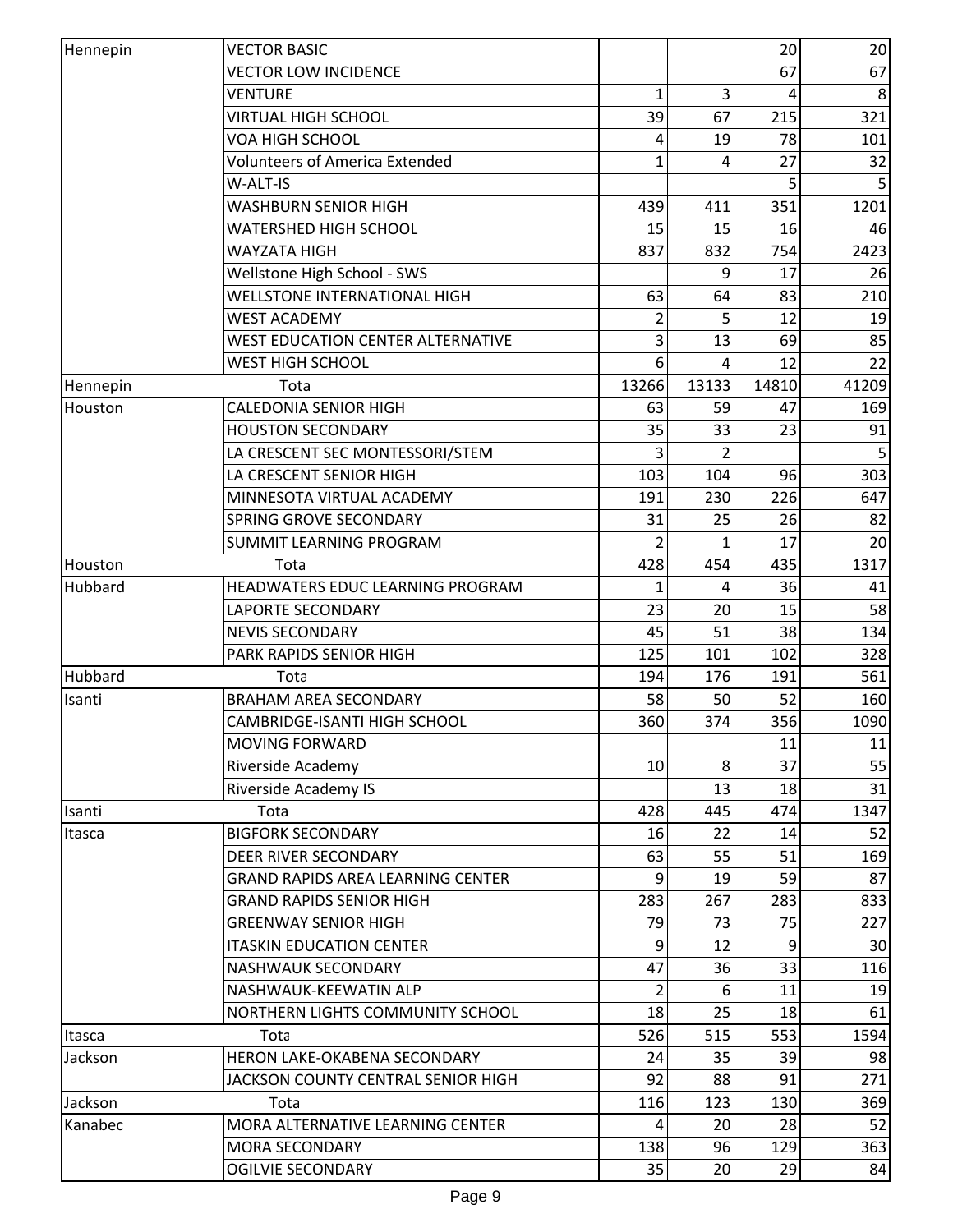| Kanabec           | Tota                                  | 177            | 136 | 186            | 499         |
|-------------------|---------------------------------------|----------------|-----|----------------|-------------|
| Kandiyohi         | DREAM TECHNICAL ACADEMY               | 19             | 18  | 9              | 46          |
|                   | LAKE PARK SCHOOL                      | 1              | 2   |                | 3           |
|                   | <b>LAKEVIEW SCHOOL</b>                | 1              |     |                | $\mathbf 1$ |
|                   | NEW LONDON ALTERNATIVE SCHOOL         |                | 5   | 15             | 20          |
|                   | NEW LONDON-SPICER SR.                 | 106            | 91  | 92             | 289         |
|                   | NORTH CENTRAL LEARNING CENTER         | 3              | 4   | $\overline{2}$ | 9           |
|                   | PRAIRIE LAKES EDUCATION CENTER        | 10             | 16  |                | 33          |
|                   | WILLMAR AREA LEARNING CENTER          | 34             | 33  | 41             | 108         |
|                   | <b>WILLMAR SENIOR HIGH</b>            | 311            | 265 | 227            | 803         |
| Kandiyohi         | Tota                                  | 485            | 434 | 393            | 1312        |
| Kittson           | KITTSON CENTRAL SECONDARY             | 16             | 24  | 23             | 63          |
|                   | LANCASTER SECONDARY                   | 8              | 14  | 11             | 33          |
|                   | <b>TRI-COUNTY SECONDARY</b>           | 16             | 17  | 15             | 48          |
| Kittson           | Tota                                  | 40             | 55  | 49             | 144         |
| Koochiching       | <b>FALLS SECONDARY</b>                | 89             | 98  | 95             | 282         |
|                   | <b>INDUS SECONDARY</b>                | 9              | 9   | 6              | 24          |
|                   | ISD 361 - ALC Program                 | 2              | 2   | 8              | 12          |
|                   | <b>LITTLEFORK-BIG FALLS SECONDARY</b> | 20             | 26  | 35             | 81          |
|                   | NORTHOME SECONDARY                    | 17             | 8   | 13             | 38          |
| Koochiching       | Tota                                  | 137            | 143 | 157            | 437         |
| Lac qui Parle     | DAWSON-BOYD SECONDARY                 | 36             | 44  | 34             | 114         |
|                   | LAC QUI PARLE VALLEY SECONDARY        | 52             | 56  | 43             | 151         |
| Lac qui Parle     | Tota                                  | 88             | 100 | 77             | 265         |
| Lake              | SOLO                                  |                |     |                |             |
|                   | <b>TWO HARBORS SECONDARY</b>          | 84             | 79  | 100            | 263         |
|                   | Wm. M. Kelley Secondary               | 29             | 32  | 34             | 95          |
| Lake              | Tota                                  | 113            | 111 | 136            | 360         |
| Lake of the Woods | LAKE OF THE WOODS SECONDARY           | 23             | 33  | 35             | 91          |
| Lake of the Woods | Tota                                  | 23             | 33  | 35             | 91          |
| Le Sueur          | AREA ADULT LEARNING COOPERATIVE       |                |     | 3              | 3           |
|                   | <b>CLEVELAND SECONDARY</b>            | 46             | 41  | 33             |             |
|                   | <b>EDVISIONS OFF CAMPUS SCHOOL</b>    | 22             | 27  | 14             | 120<br>63   |
|                   |                                       |                |     |                |             |
|                   | LE SUEUR-HENDERSON HIGH SCHOOL        | 88             | 63  | 82             | 233         |
|                   | TRI-CITY UNITED HIGH SCHOOL           | 149            | 128 | 115            | 392         |
|                   | WATERVILLE-ELYSIAN-MORRISTOWN SR.     | 52             | 51  | 64             | 167         |
|                   | ZIEBARTH ALTERNATIVE LEARNING CTR.    |                | 3   |                | 6           |
| Le Sueur          | Tota                                  | 357            | 313 | 314            | 984         |
| Lincoln           | <b>HENDRICKS SENIOR HIGH</b>          | 4              | 5   | 5              | 14          |
|                   | <b>RTR HIGH SCHOOL</b>                | 34             | 38  | 33             | 105         |
| Lincoln           | Tota                                  | 38             | 43  | 38             | 119         |
| Lyon              | BELVIEW LEARNING CTR BRIDGES          | $\overline{2}$ |     | 3              |             |
|                   | LAKEVIEW SECONDARY                    | 50             | 65  | 44             | 159         |
|                   | MARSHALL HIGH SCHOOL                  | 215            | 207 | 184            | 606         |
|                   | <b>Marshall Learning Center</b>       |                |     |                |             |
|                   | <b>MATEC</b>                          | 4              | 30  | 38             | 72          |
|                   | MINNEOTA SECONDARY                    | 51             | 53  | 48             | 152         |
|                   | PROJECT SEARCH-AVERA MARSHALL         |                |     |                |             |
|                   | <b>TRACY SECONDARY</b>                | 71             | 55  | 60             | 186         |
| Lyon              | Tota                                  | 394            | 411 | 387            | 1192        |
| Mahnomen          | MAHNOMEN AREA LEARNING CENTER         | 15             | 8   | $\overline{4}$ | 27          |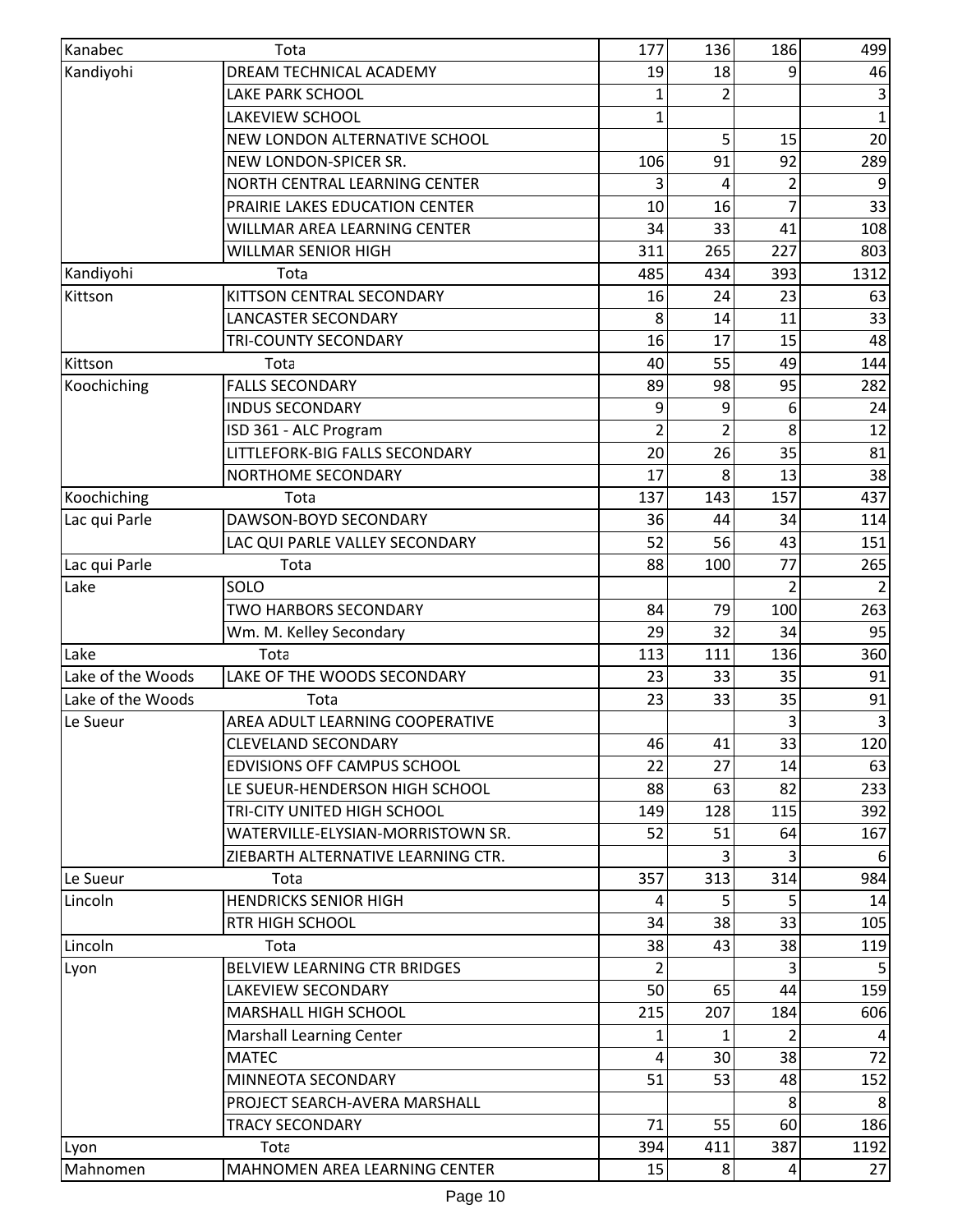| Mahnomen          | <b>MAHNOMEN SECONDARY</b>                                              | 37      | 36      | 38             | 111            |
|-------------------|------------------------------------------------------------------------|---------|---------|----------------|----------------|
|                   | <b>WAUBUN ALC</b>                                                      | 3       | 1       | 4              | 8              |
|                   | WAUBUN AREA LEARNING PROGRAM                                           | 4       |         | 4              | 8              |
|                   | <b>WAUBUN SECONDARY</b>                                                | 40      | 32      | 25             | 97             |
| Mahnomen          | Tota                                                                   | 99      | 77      | 75             | 251            |
| Marshall          | <b>GRYGLA SECONDARY</b>                                                | 14      | 15      | 10             | 39             |
|                   | MARSHALL COUNTY CENTRAL HIGH                                           | 26      | 33      | 31             | 90             |
|                   | <b>STEPHEN SENIOR HIGH</b>                                             | 26      | 29      | 18             | 73             |
|                   | WARREN-ALVARADO-OSLO SECONDARY                                         | 26      | 33      | 24             | 83             |
| Marshall          | Tota                                                                   | 92      | 110     | 83             | 285            |
| Martin            | FAIRMONT JR./SR. HIGH SCHOOL                                           | 143     | 146     | 107            | 396            |
|                   | <b>GRANADA-HUNTLEY EAST CHAIN SEC.</b>                                 | 9       | 18      | 17             | 44             |
|                   | <b>MARTIN COUNTY WEST SENIOR HIGH</b>                                  | 62      | 66      | 61             | 189            |
|                   | POSITIVE APPROACH TO LEARNING                                          |         |         | 1              | 1              |
|                   | SOUTHERN PLAINS BRIDGES                                                | 5       | 6       | 5              | 16             |
|                   | <b>TRUMAN SECONDARY</b>                                                | 10      | 20      | 12             | 42             |
| Martin            | Tota                                                                   | 229     | 256     | 203            | 688            |
| McLeod            | <b>CORNERSTONE</b>                                                     | 6       | 5       | 8              | 19             |
|                   | CROW RIVER AREA LEARNING CENTER                                        | 1       | 3       |                | 6              |
|                   | <b>GLENCOE-SILVER LAKE SENIOR HIGH</b>                                 | 141     | 102     | 121            | 364            |
|                   | HUTCHINSON NIGHT ALT LEARNING CTR                                      |         |         |                | 6              |
|                   | HUTCHINSON SENIOR HIGH                                                 | 225     | 235     | 209            | 669            |
|                   | HUTCHINSON TRANSITION ASSISTANCE PG                                    |         |         | 12             | 12             |
|                   | LESTER PRAIRIE SECONDARY                                               | 27      | 33      | 29             | 89             |
|                   | <b>NEW CENTURY ACADEMY</b>                                             | 16      | 34      | 28             | 78             |
|                   |                                                                        | 417     |         |                |                |
| McLeod<br>Meeker  | Tota<br>A.C.G.C. SECONDARY                                             |         | 414     | 412<br>69      | 1243<br>190    |
|                   | <b>COSMOS LEARNING CENTER-TRANSITIONS</b>                              | 60<br>1 | 61<br>4 |                |                |
|                   |                                                                        |         |         |                |                |
|                   | <b>EDEN VALLEY SECONDARY</b><br><b>FOUNDATIONS ALTERNATIVE PROGRAM</b> | 68<br>3 | 76      | 64             | 208<br>12      |
|                   |                                                                        |         | 4       | 5<br>7         |                |
|                   | LITCHFIELD AREA LEARNING PROGRAM                                       |         | 3       |                | 10             |
|                   | LITCHFIELD SENIOR HIGH                                                 | 123     | 96      | 142            | 361            |
| Meeker            | Tota                                                                   | 255     | 244     | 287            | 786            |
| <b>Mille Lacs</b> | <b>ISLE AREA LEARNING CENTER</b>                                       | 4       | 10      | 9              | 23             |
|                   | <b>ISLE SECONDARY</b>                                                  | 45      | 42      | 25             | 112            |
|                   | KOKESH AREA LEARNING CENTER                                            | 3       | 6       | 11             | 20             |
|                   | <b>MID-STATE NORTH</b>                                                 | 4       | 3       |                | $\overline{7}$ |
|                   | MILACA AREA LEARNING CENTER                                            | 3       | 12      | 22             | 37             |
|                   | MILACA SECONDARY HIGH                                                  | 133     | 135     | 128            | 396            |
|                   | MILLE LACS ACADEMY (NEXUS)                                             | 11      | 10      |                | 30             |
|                   | <b>ONAMIA SECONDARY</b>                                                | 35      | 37      | 29             | 101            |
|                   | <b>Princeton Alternative Services</b>                                  | 2       |         | 1              | $\overline{3}$ |
|                   | Princeton Area Learning Center                                         | 4       | 2       | 4              | 10             |
|                   | Princeton Online Academy                                               | 6       | 5       | 14             | 25             |
|                   | PRINCETON SENIOR HIGH                                                  | 261     | 253     | 237            | 751            |
|                   | <b>RUM RIVER NORTH</b>                                                 | 8       |         | 20             | 35             |
| <b>Mille Lacs</b> | Tota                                                                   | 519     | 522     | 509            | 1550           |
| Morrison          | <b>HEALY SECONDARY</b>                                                 | 99      | 94      | 100            | 293            |
|                   | LITTLE FALLS CONTINUING EDUCATION                                      | 2       | 12      | 32             | 46             |
|                   | LITTLE FALLS SENIOR HIGH                                               | 205     | 190     | 184            | 579            |
|                   | MID STAT ED DIST. SUCCESS PROG.                                        |         |         | $\overline{2}$ | $\overline{2}$ |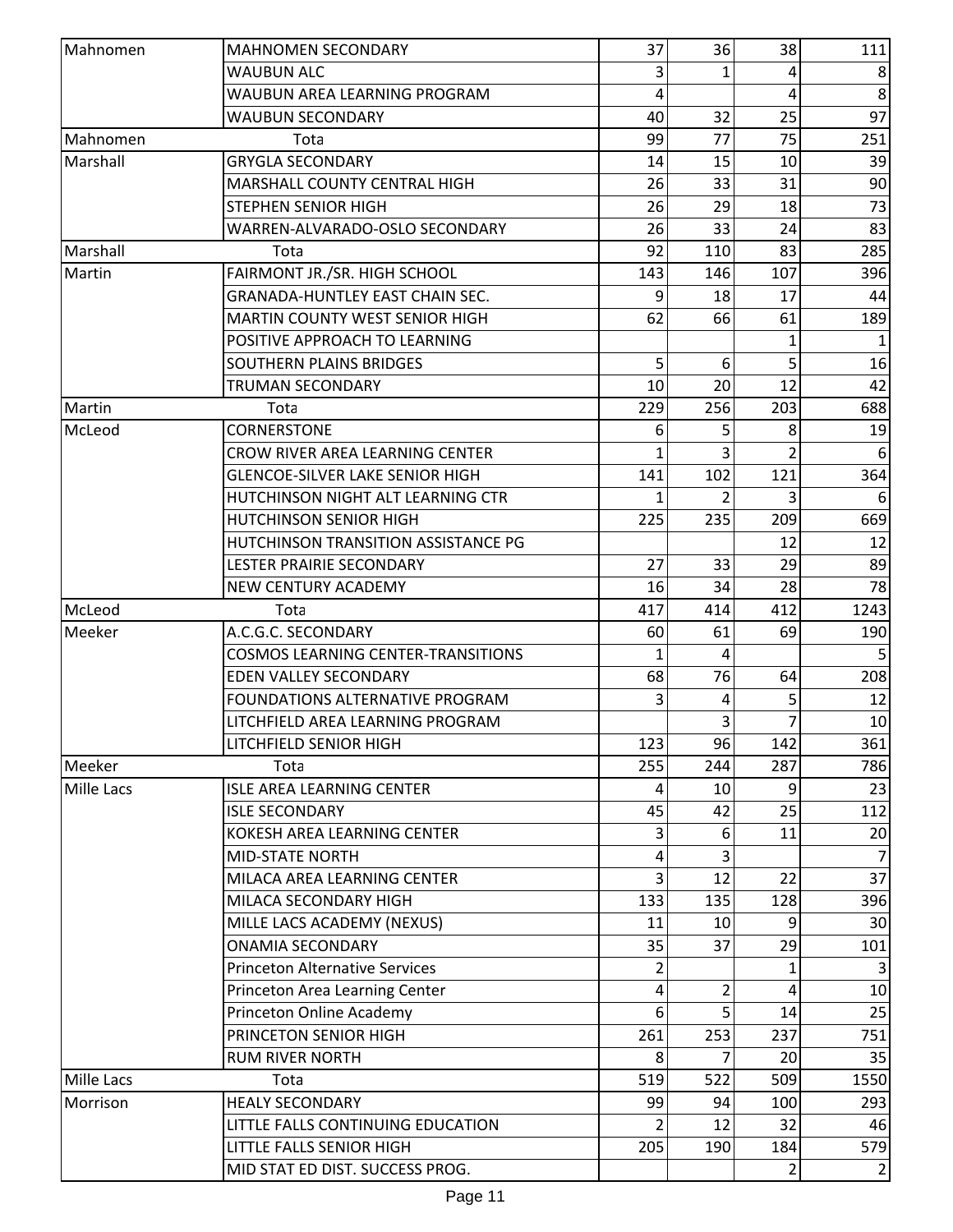| Morrison      | MID STATE ED DIST STEPS TRANS. PROG                                      |           |           | 7         | 7         |
|---------------|--------------------------------------------------------------------------|-----------|-----------|-----------|-----------|
|               | MOLLY CREEK AREA LEARNING CENTER                                         | 3         |           | 1         | 4         |
|               | <b>ROYALTON HIGH SCHOOL</b>                                              | 73        | 59        | 65        | 197       |
|               | SWANVILLE SECONDARY                                                      | 27        | 20        | 19        | 66        |
|               | <b>UPSALA SECONDARY</b>                                                  | 36        | 24        | 30        | 90        |
| Morrison      | Tota                                                                     | 445       | 399       | 440       | 1284      |
| Mower         | <b>AUSTIN AREA LEARNING CENTER</b>                                       | 5         | 15        | 45        | 65        |
|               | <b>AUSTIN SENIOR HIGH</b>                                                | 366       | 349       | 303       | 1018      |
|               | <b>CARDS Program</b>                                                     | 1         |           |           | 1         |
|               | <b>GRAND MEADOW SENIOR HIGH</b>                                          | 41        | 32        | 25        | 98        |
|               | <b>LEROY SECONDARY</b>                                                   | 18        | 19        | 18        | 55        |
|               | <b>LYLE SECONDARY</b>                                                    | 22        | 23        | 12        | 57        |
|               | <b>NEW DOMINION ACADEMY</b>                                              | 1         | 1         |           |           |
|               | <b>Oakland Education Center</b>                                          | 9         | 3         | 6         | 18        |
|               | SOUTHLAND SENIOR HIGH                                                    | 35        | 51        | 42        | 128       |
|               | <b>Success Program</b>                                                   |           | 5         |           |           |
| Mower         | Tota                                                                     | 498       | 498       | 454       | 1450      |
| Murray        | <b>FULDA SECONDARY</b>                                                   | 26        | 29        | 40        | 95        |
|               | MURRAY COUNTY CENTRAL SECONDARY                                          | 58        | 55        | 46        | 159       |
| Murray        | Tota                                                                     | 84        | 84        | 86        | 254       |
| Nicollet      | HOFFMAN LEARNING CENTER                                                  | 7         | 6         |           | 13        |
|               | MINNESOTA VALLEY SCHOOL                                                  | 6         | 5         | 5         | 16        |
|               | MN SECURITY HOSPITAL YAAP                                                |           |           | 3         |           |
|               | NICOLLET SENIOR HIGH SCHOOL                                              | 35        | 23        | 25        | 83        |
|               | <b>ROCK BEND HS ALC</b>                                                  |           |           | 9         | 10        |
|               | ST. PETER SENIOR HIGH                                                    | 149       | 146       | 111       | 406       |
| Nicollet      | Tota                                                                     | 197       | 181       | 153       | 531       |
| <b>Nobles</b> | <b>ADRIAN SECONDARY</b>                                                  | 55        | 37        | 44        | 136       |
|               | <b>ELLSWORTH SECONDARY</b>                                               | 12        | 5         | 13        | 30        |
|               |                                                                          | 5         | 2         | 4         | 11        |
|               | <b>WORTHINGTON 518 (VIRTUAL INSTRUCT</b><br><b>WORTHINGTON ALC NIGHT</b> |           |           |           |           |
|               | <b>WORTHINGTON AREA LEARNING CENTER</b>                                  | 4         | 6         | 12        | 22        |
|               | <b>WORTHINGTON SENIOR HIGH</b>                                           | 13<br>229 | 22<br>198 | 25<br>191 | 60<br>618 |
| <b>Nobles</b> |                                                                          |           |           |           |           |
|               | Tota<br><b>ADA-BORUP SECONDARY</b>                                       | 318<br>49 | 270       | 289       | 877       |
| Norman        |                                                                          |           | 40        | 30        | 119       |
|               | NORMAN COUNTY WEST SECONDARY                                             | 13        | 17        | 22        | 52        |
|               | NORMAN COUNTY EAST SECONDARY                                             | 22        | 18        | 21        | 61        |
| Norman        | Tota                                                                     | 84        | 75        | 73        | 232       |
| Olmsted       | <b>BYRON SENIOR HIGH SCHOOL</b>                                          | 147       | 142       | 134       | 423       |
|               | CARE & TREATMENT HOSPITAL/HOMEBOUND                                      |           |           |           |           |
|               | CARE & TREATMENT JDC/VON WALD                                            |           | 7         |           | 14        |
|               | <b>CENTURY SENIOR HIGH</b>                                               | 369       | 377       | 341       | 1087      |
|               | <b>CHATFIELD SECONDARY</b>                                               | 62        | 67        | 66        | 195       |
|               | DOVER-EYOTA HIGH SCHOOL                                                  | 87        | 81        | 91        | 259       |
|               | HAWTHORNE DIPLOMA PROGRAM                                                |           |           | 14        | 14        |
|               | JOHN MARSHALL SENIOR HIGH                                                | 406       | 401       | 361       | 1168      |
|               | <b>MAYO SENIOR HIGH</b>                                                  | 428       | 407       | 383       | 1218      |
|               | PRAIRIECARE                                                              |           |           |           |           |
|               | Project Search Mayo Clinic                                               |           |           | 8         | 8         |
|               | Rochester Academy-Idp Living(RAIL)                                       |           |           | 55        | 55        |
|               | Rochester ALC Recovery Program                                           |           | 2         | 3         | 5         |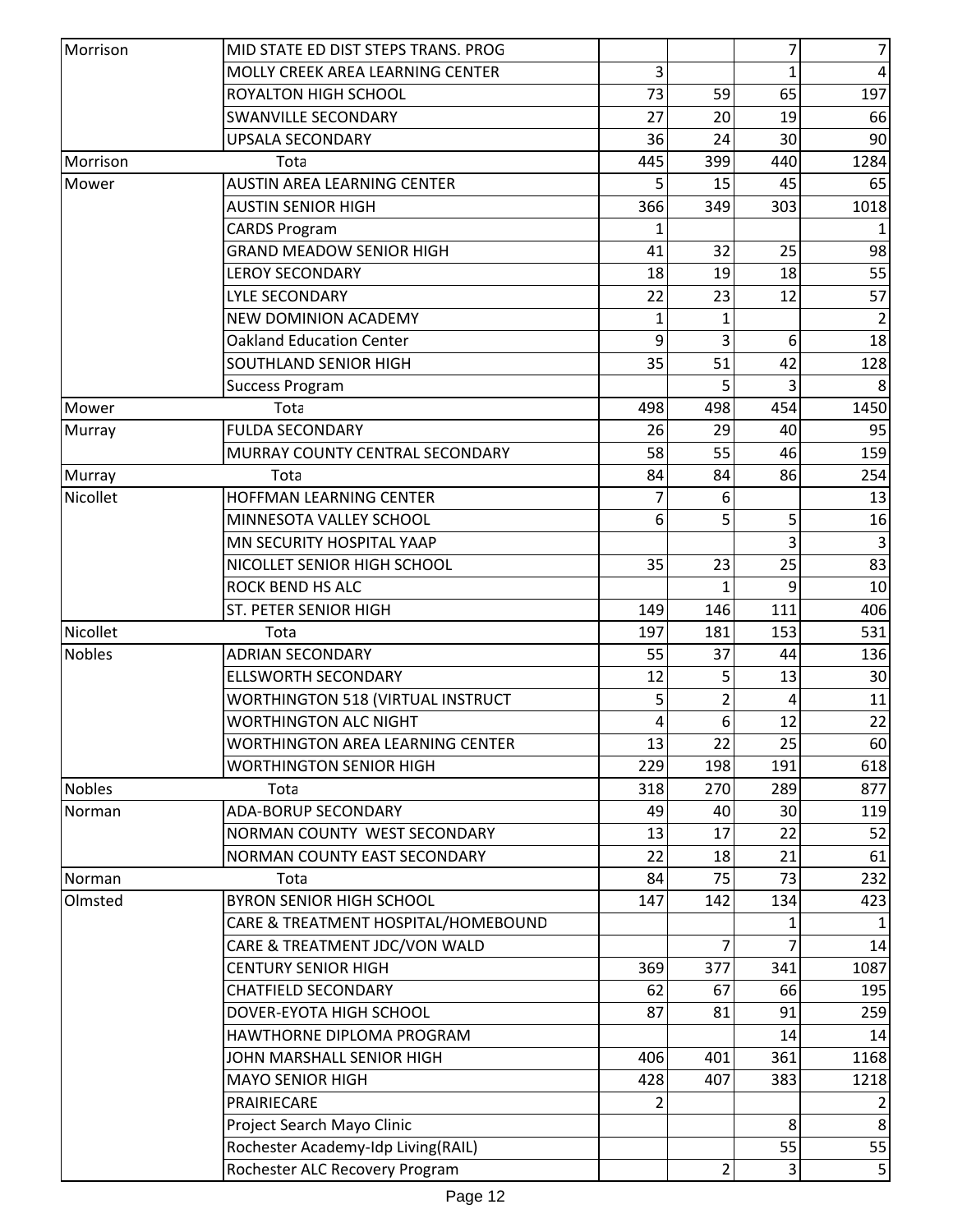| Olmsted           | ROCHESTER ALTERNATIVE LEARNING CTR     | 53   | 82   | 172  | 307            |
|-------------------|----------------------------------------|------|------|------|----------------|
|                   | ROCHESTER BEACON ACADEMY               | 12   | 7    |      | 19             |
|                   | ROCHESTER OFF-CAMPUS CHARTER HIGH      | 19   | 36   | 23   | 78             |
|                   | ROCHESTER PHOENIX ACADEMY              | 6    | 7    | 6    | 19             |
|                   | ROCHESTER STEM ACADEMY                 | 37   | 17   | 22   | 76             |
|                   | STEWARTVILLE SENIOR HIGH               | 137  | 140  | 115  | 392            |
|                   | <b>TRANSITION 2 SUCCESS</b>            |      |      | 15   | 15             |
|                   | ZUMBRO AREA LEARNING CENTER            | 6    | 23   | 38   | 67             |
|                   | ZUMBRO ED. DIST. FUTURES/CHOICE        | 6    | 4    | 1    | 11             |
| Olmsted           | Tota                                   | 1777 | 1800 | 1856 | 5433           |
| <b>Otter Tail</b> | <b>BATTLE LAKE SECONDARY</b>           | 43   | 38   | 39   | 120            |
|                   | FERGUS FALLS AREA LEARNING CENTER      | 26   | 17   | 25   | 68             |
|                   | <b>HENNING SECONDARY</b>               | 39   | 32   | 35   | 106            |
|                   | IQ ACADEMY MINNESOTA                   | 47   | 50   | 66   | 163            |
|                   | Kennedy High School                    | 163  | 154  | 174  | 491            |
|                   | <b>NEW YORK MILLS SECONDARY</b>        | 52   | 46   | 57   | 155            |
|                   | PARKERS PRAIRIE SECONDARY              | 41   | 45   | 48   | 134            |
|                   | PELICAN RAPIDS ALT LEARNING CENTER     | 3    | 4    | 13   | 20             |
|                   | PELICAN RAPIDS SECONDARY               | 68   | 63   | 47   | 178            |
|                   | PERHAM AREA LEARNING CENTER            | 5    | 10   | 21   | 36             |
|                   | PERHAM SENIOR HIGH                     | 115  | 107  | 111  | 333            |
|                   | UNDERWOOD SECONDARY                    | 41   | 32   | 50   | 123            |
|                   | WHITE PINE ACADEMY                     |      |      |      |                |
| <b>Otter Tail</b> | Tota                                   | 648  | 599  | 687  | 1934           |
| Pennington        | <b>GOODRIDGE SECONDARY</b>             | 11   | 8    | 21   | 40             |
|                   | LINCOLN SENIOR HIGH                    | 164  | 141  | 170  | 475            |
|                   | NORTHWEST AREA LEARNING CENTER         | 1    | 8    | 15   | 24             |
| Pennington        | Tota                                   | 176  | 157  | 206  | 539            |
| Pine              | <b>CROSSROADS AREA LEARNING CENTER</b> | 7    | 12   | 12   | 31             |
|                   | <b>EAST CENTRAL SENIOR SECONDARY</b>   | 50   | 62   | 37   | 149            |
|                   | HINCKLEY-FINLAYSON ALTERNATIVE PROG    | 3    | 5    | 1    | 9              |
|                   | HINCKLEY-FINLAYSON SECONDARY           | 67   | 66   | 45   | 178            |
|                   | PINE CITY AREA LEARNING CENTER         |      |      | 24   | 36             |
|                   | PINE CITY SECONDARY                    | 138  | 120  | 118  | 376            |
|                   | Pine County Transition Program         |      |      |      |                |
|                   | <b>VISION</b>                          | 2    | 2    |      |                |
|                   | <b>WILLOW RIVER SECONDARY</b>          | 42   | 36   | 19   | 97             |
| Pine              | Tota                                   | 314  | 310  | 262  | 886            |
| Pipestone         | <b>BLUE MOUND LEARNING CENTER</b>      | 4    |      | 1    | 5              |
|                   | <b>EDGERTON SECONDARY</b>              | 30   | 28   | 25   | 83             |
|                   | PIPESTONE SENIOR HIGH                  | 102  | 55   | 74   | 231            |
| Pipestone         | Tota                                   | 136  | 83   | 100  | 319            |
| Polk              | <b>CLIMAX SECONDARY</b>                | 25   | 13   | 14   | 52             |
|                   | <b>CROOKSTON SECONDARY</b>             | 66   | 80   | 81   | 227            |
|                   | <b>EAST GRAND FORKS SENIOR HIGH</b>    | 150  | 132  | 126  | 408            |
|                   | FERTILE-BELTRAMI SECONDARY             | 35   | 29   | 30   | 94             |
|                   | <b>FISHER SECONDARY</b>                | 16   | 18   | 26   | 60             |
|                   | <b>FOSSTON SECONDARY</b>               | 53   | 57   | 42   | 152            |
|                   | NEW PATHS AREA LEARNING CENTER         | 27   | 25   | 34   | 86             |
|                   | NORTHERN LIGHTS ACADEMY                | 2    |      | 1    | $\overline{4}$ |
|                   | WIN-E-MAC SECONDARY                    | 26   | 38   | 25   | 89             |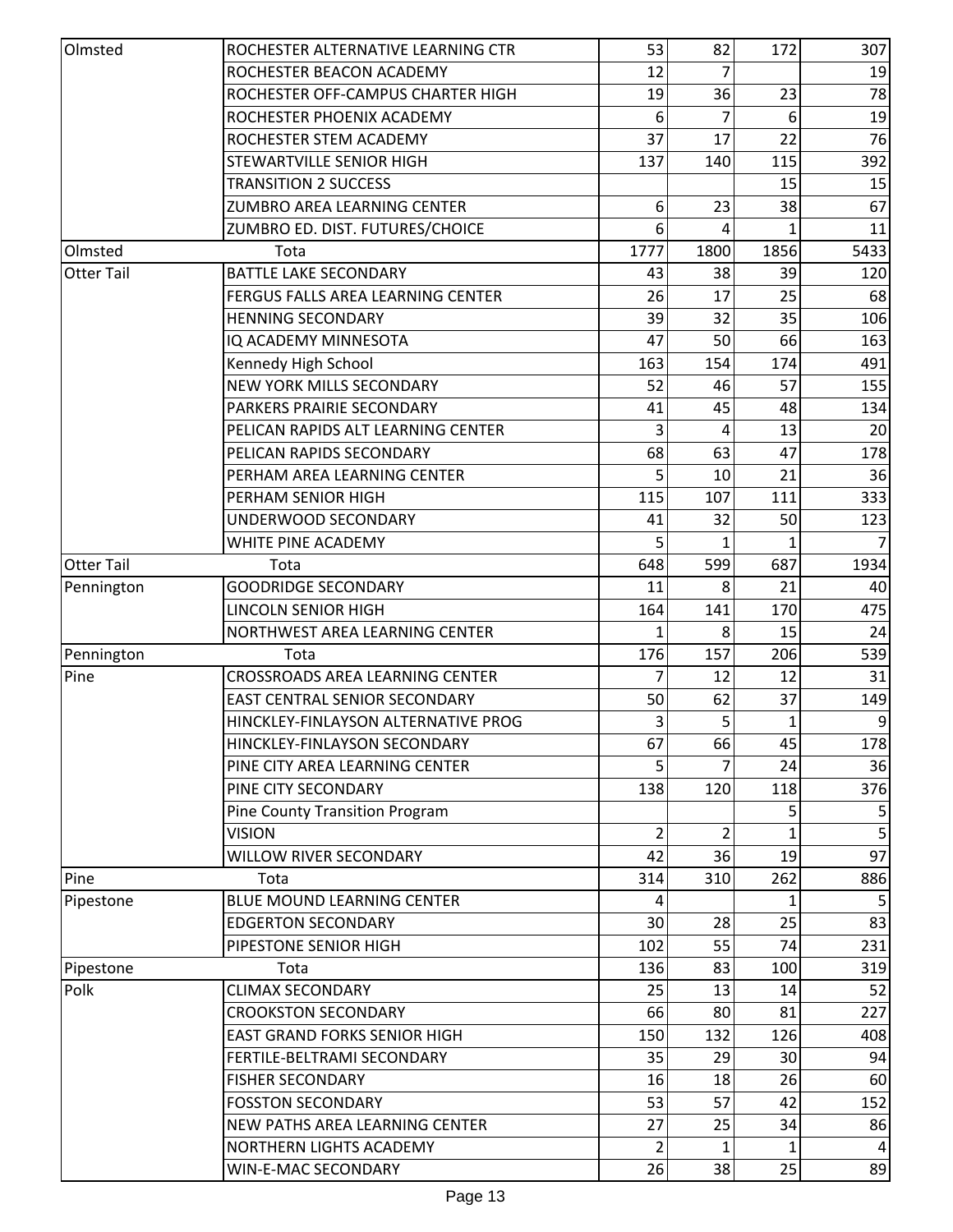| Polk   | Tota                                    | 400          | 393          | 379            | 1172           |
|--------|-----------------------------------------|--------------|--------------|----------------|----------------|
| Pope   | MINNEWASKA DAY TREATMENT PROGRAM        | 8            | 4            | 9              | 21             |
|        | MINNEWASKA SECONDARY                    | 69           | 85           | 73             | 227            |
| Pope   | Tota                                    | 77           | 89           | 82             | 248            |
| Ramsey | 916 MAHTOMEDI ACADEMY                   | 4            | 20           | 49             | 73             |
|        | A. G. A. P. E. TEEN PARENT              | 9            | 19           | 47             | 75             |
|        | <b>AFSA HIGH SCHOOL</b>                 | 69           | 58           | 50             | 177            |
|        | ALC EVENING HIGH SCHOOL                 |              | 4            | 26             | 30             |
|        | ALC GATEWAY TO COLLEGE                  |              | 35           | 44             | 79             |
|        | ALP @ CAPITOL VIEW CENTER               | 9            | 12           | 6              | 27             |
|        | <b>ANNA WESTIN HOUSE</b>                | 2            | 3            | 4              | 9              |
|        | <b>ASSESSMENT CENTER SEC</b>            | 1            | 1            |                | $\overline{2}$ |
|        | <b>AVALON SCHOOL</b>                    | 33           | 47           | 37             | 117            |
|        | <b>BELLAIRE EDUCATION CENTER</b>        | 10           | 16           | 12             | 38             |
|        | <b>BOYS TOTEM TOWN</b>                  | 3            | 5            | 1              | 9              |
|        | <b>BRIDGE VIEW SPECIAL EDUCATION</b>    | 10           | 10           | 8              | 28             |
|        | <b>BRITTANY'S PLACE</b>                 | $\mathbf{1}$ | $\mathbf{1}$ |                | $\overline{2}$ |
|        | Career and Life Trans Prg Tin Lake      |              |              | 50             | 50             |
|        | Career and Life Transition Program      |              |              | 28             | 28             |
|        | <b>CENTRAL SENIOR HIGH</b>              | 457          | 450          | 424            | 1331           |
|        | <b>CITY ACADEMY</b>                     |              | 8            | 108            | 116            |
|        | COMMUNITY OF PEACE ACADEMY SEC.         | 67           | 59           | 61             | 187            |
|        | <b>COMO PARK SENIOR HIGH</b>            | 324          | 362          | 279            | 965            |
|        | CREATIVE ALTERNATIVES PROGRAM           | 19           | 9            | 11             | 39             |
|        | CREATIVE ARTS SECONDARY SCHOOL          | 64           | 40           | 29             | 133            |
|        | <b>CYBER VILLAGE ACADEMY</b>            | 29           | 32           | 29             | 90             |
|        | <b>EAST VIEW ACADEMY</b>                | 6            | 18           | 93             | 117            |
|        | <b>FACE TO FACE ACADEMY</b>             | 18           | 24           | 32             | 74             |
|        | <b>FAIRVIEW ALTERNATIVE HIGH SCHOOL</b> | 1            | 15           | 75             | 91             |
|        | <b>FAIRVIEW DUAL PROGRAM</b>            |              | 3            | 4              | $\overline{7}$ |
|        | <b>FAIRVIEW PROGRAM</b>                 | 1            |              |                | 1              |
|        | <b>FOCUS BEYOND</b>                     |              |              | 209            | 209            |
|        | <b>GORDON PARKS HIGH SCHOOL</b>         | 1            | 22           | 158            | 181            |
|        | <b>GREAT RIVER SCHOOL</b>               | 51           | 50           | 53             | 154            |
|        | <b>GUADALUPE ALTERNATIVE PROGRAMS</b>   | 8            | 11           | 36             | 55             |
|        | <b>HARDING SENIOR HIGH</b>              | 500          | 489          | 452            | 1441           |
|        | <b>HARMONY LEARNING CENTER</b>          | 5            | 5            | 5              | 15             |
|        | HIGH SCHOOL FOR RECORDING ARTS          | 42           | 71           | 192            | 305            |
|        | HIGHER GROUND SECONDARY ACADEMY         | 29           | 38           | 41             | 108            |
|        | HIGHLAND PARK SENIOR HIGH               | 343          | 312          | 291            | 946            |
|        | HMONG COLLEGE PREP ACADEMY HS           | 106          | 124          | 118            | 348            |
|        | HOME/HOSPITAL INSTRUCTION               |              | 1            | 1              | $\overline{2}$ |
|        | <b>HUMBOLDT HIGH SCHOOL</b>             | 218          | 195          | 135            | 548            |
|        | <b>IRONDALE SENIOR HIGH</b>             | 473          | 389          | 370            | 1232           |
|        | JENNINGS EXPERIENTIAL HIGH SCHOOL       | 13           | 18           | 47             | 78             |
|        | JOHNSON SENIOR HIGH                     | 352          | 327          | 320            | 999            |
|        | JOURNEYS SECONDARY SCHOOL               | 6            | 7            | 34             | 47             |
|        | <b>JUVENILE SERVICE CENTER</b>          | 6            | 5            | 8              | 19             |
|        | <b>LEAP HIGH SCHOOL</b>                 | 86           | 70           | 62             | 218            |
|        | LIONSGATE ACADEMY - LYNX PROGRAM        | 3            | 1            | $\overline{2}$ | 6              |
|        | LIONSGATE ACADEMY AIM                   |              |              | 45             | 45             |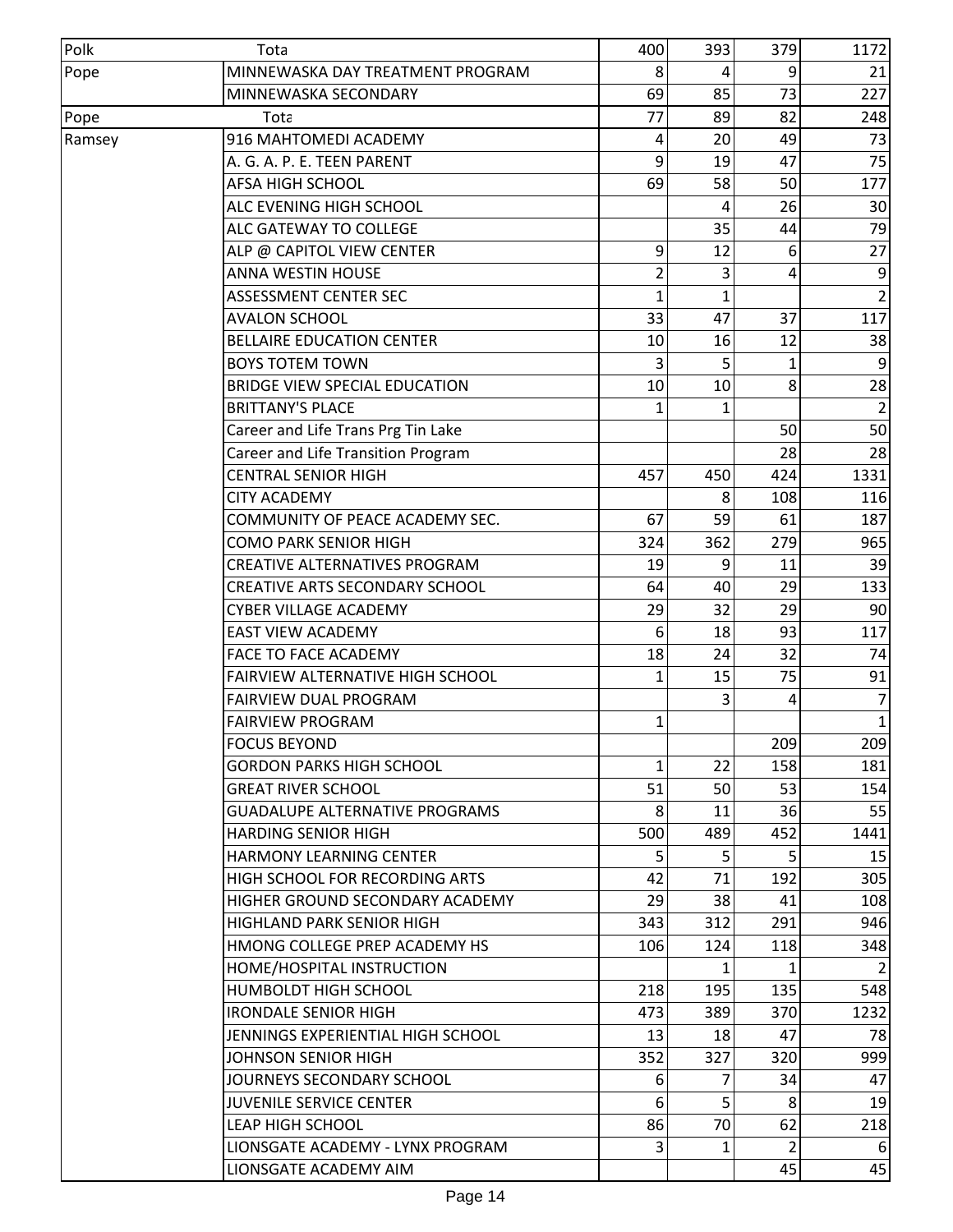| Ramsey          | LS MNIC                                 | $\overline{2}$ | $\overline{2}$ |               | 4     |
|-----------------|-----------------------------------------|----------------|----------------|---------------|-------|
|                 | <b>METRO DEAF SCHOOL</b>                | 10             | 1              | 5             | 16    |
|                 | MINNESOTA ONLINE HIGH SCHOOL            | 28             | 34             | 69            | 131   |
|                 | MOUNDS VIEW ADULT EDUCATION             |                |                | 10            | 10    |
|                 | <b>MOUNDS VIEW ALC</b>                  |                | 21             | 59            | 80    |
|                 | MOUNDS VIEW SENIOR HIGH                 | 458            | 471            | 451           | 1380  |
|                 | MTCS CONNECTIONS ACADEMY                | 276            | 265            | 270           | 811   |
|                 | <b>NE Metro North</b>                   |                |                | 1             |       |
|                 | <b>NETS</b>                             | 5              | 4              |               | 12    |
|                 | <b>NORTH SENIOR HIGH</b>                | 436            | 482            | 406           | 1324  |
|                 | NOVA CLASSICAL ACADEMY UPPER SCHOOL     | 64             | 65             | 42            | 171   |
|                 | OPEN WORLD LEARNING SECONDARY           | 62             | 49             | 45            | 156   |
|                 | <b>OPTIONS</b>                          | 1              | 7              | 1             | 9     |
|                 | PHOENIX ACADEMY                         | 1              | 1              | 6             | 8     |
|                 | PrairieCare Maplewood                   | 4              | 3              | 2             | 9     |
|                 | <b>REACH ACADEMY</b>                    | 10             | 6              | $\mathcal{P}$ | 18    |
|                 | <b>REACH TRANSITION</b>                 |                | 1              | 22            | 23    |
|                 | RESIDENT STUDENT/OUT OF STATE           | 2              | 5              | 4             | 11    |
|                 | RIVERS EDGE ACADEMY                     | 21             | 27             | 13            | 61    |
|                 | ROSEVILLE AREA SENIOR HIGH              | 609            | 560            | 542           | 1711  |
|                 | <b>SOUTH CAMPUS 916</b>                 | 9              | 11             | 11            | 31    |
|                 | ST PAUL CONSERVATORY PERFORMING ART     | 156            | 152            | 136           | 444   |
|                 | STEP ACADEMY CHARTER SCHOOL             | 44             | 39             | 34            | 117   |
|                 | TRANSITIONS PROGRAM                     |                |                | 84            | 84    |
|                 | TWIN CITIES ACADEMY                     | 79             | 63             | 53            | 195   |
|                 |                                         | 5              |                |               | 13    |
|                 | UNITED HOSPITAL ADOLESCENT PROGRAM      |                | 5              |               |       |
|                 | <b>WASHINGTON TECH SECONDARY MAGNET</b> | 286            | 282            | 253           | 821   |
|                 | <b>WELS NORTH</b>                       |                |                | 38            | 38    |
|                 | <b>WELS SOUTH</b>                       | 1              | 4              | 36            | 41    |
|                 | WHITE BEAR AREA LEARNING CENTER         |                | 27             | 73            | 107   |
|                 | WHITE BEAR NORTH CAMPUS SENIOR          | 568            |                |               | 568   |
|                 | WHITE BEAR SOUTH CAMPUS SENIOR          |                | 554            | 526           | 1080  |
| Ramsey          | Tota                                    | 6523           | 6527           | 7286          | 20336 |
| <b>Red Lake</b> | LAFAYETTE SECONDARY                     | 24             | 30             | 28            | 82    |
|                 | RED LAKE COUNTY CENTRAL HIGH SCHOOL     | 27             | 28             | 22            | 77    |
| <b>Red Lake</b> | Tota                                    | 51             | 58             | 50            | 159   |
| Redwood         | <b>CEDAR MOUNTAIN SECONDARY</b>         | 40             | 41             | 37            | 118   |
|                 | RED ROCK CENTRAL SECONDARY              | 36             | 35             | 33            | 104   |
|                 | REDWOOD VALLEY ALTERNATIVE              |                |                |               |       |
|                 | REDWOOD VALLEY SENIOR HIGH              | 84             | 93             | 79            | 256   |
|                 | <b>WABASSO SECONDARY</b>                | 35             | 35             | 37            | 107   |
| Redwood         | Tota                                    | 195            | 204            | 187           | 586   |
| Renville        | <b>BOLD ALC</b>                         | 2              | 6              | 3             | 11    |
|                 | <b>BOLD SENIOR HIGH</b>                 | 52             | 43             | 55            | 150   |
|                 | <b>BUFFALO LAKE-HECTOR SECONDARY</b>    | 39             | 37             | 37            | 113   |
|                 | RENVILLE COUNTY WEST SENIOR HIGH        | 46             | 35             | 29            | 110   |
| Renville        | Tota                                    | 139            | 121            | 124           | 384   |
| Rice            | Alexander Learning Academy              | 4              | 6              | 6             | 16    |
|                 | <b>ARCADIA CHARTER SCHOOL</b>           | 19             | 18             | 15            | 52    |
|                 | <b>CVSEC STEP</b>                       |                |                | 20            | 20    |
|                 | DISCOVERY PUBLIC SCHOOL FARIBAULT       | 15             | 11             | 17            | 43    |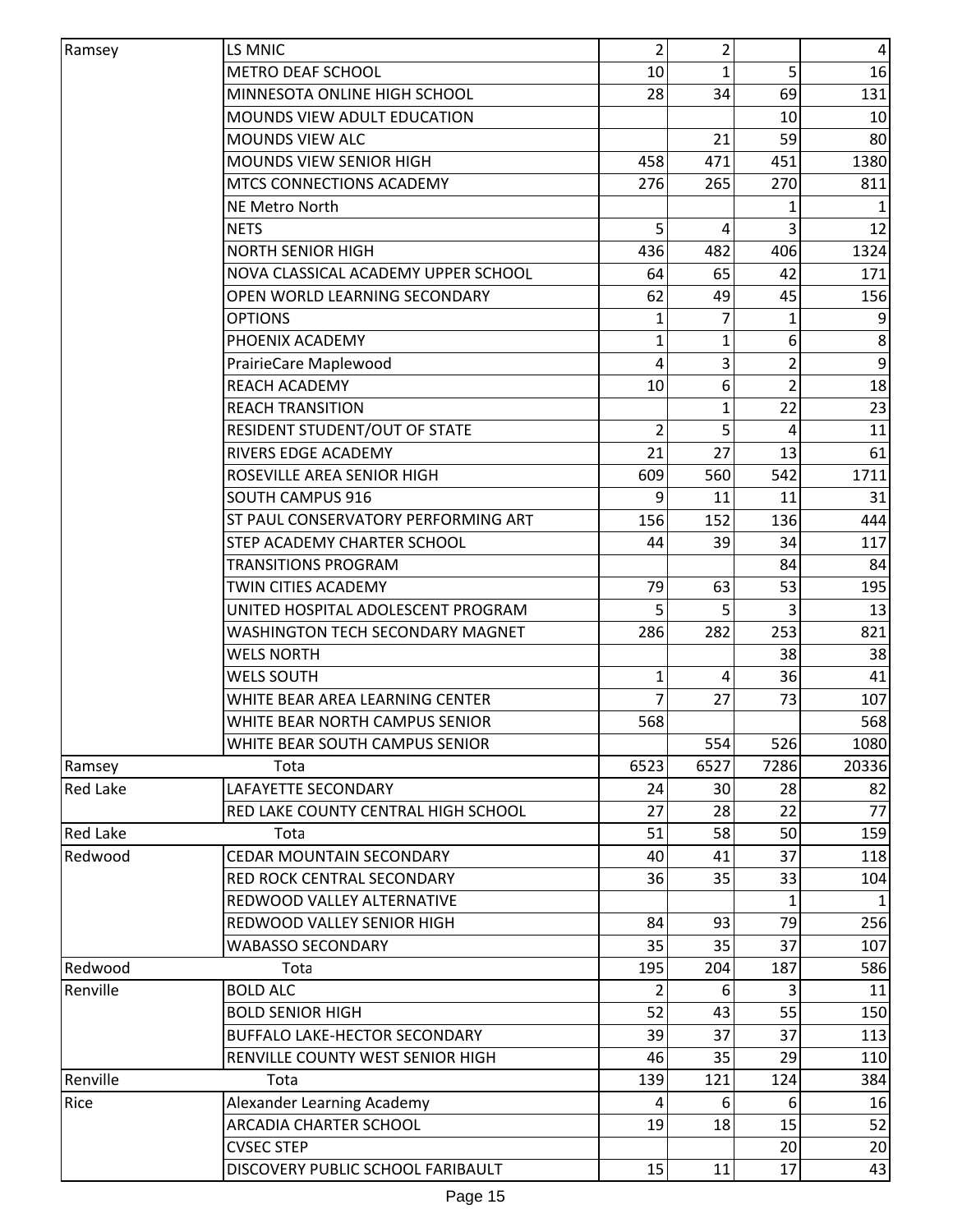| Rice      | <b>FARIBAULT AREA LEARNING CENTER</b>      | 10           | 29   | 79             | 118            |
|-----------|--------------------------------------------|--------------|------|----------------|----------------|
|           | <b>FARIBAULT SENIOR HIGH</b>               | 320          | 307  | 280            | 907            |
|           | Laura Baker SUN Program                    | 1            | 1    | 2              | 4              |
|           | MN ACADEMY FOR THE BLIND                   | 6            | 11   | 16             | 33             |
|           | MN ACADEMY FOR THE DEAF                    | 5            | 18   | 9              | 32             |
|           | MN CORRECTIONAL FACILITY-FARIBAULT         |              | 2    | $\overline{2}$ | $\overline{4}$ |
|           | NORTHFIELD AREA LEARNING CENTER            | 7            | 13   | 28             | 48             |
|           | <b>NORTHFIELD SENIOR HIGH</b>              | 361          | 293  | 318            | 972            |
| Rice      | Tota                                       | 748          | 709  | 792            | 2249           |
| Rock      | HILLS-BEAVER CREEK SECONDARY               | 24           | 31   | 23             | 78             |
|           | LUVERNE ALTERNATIVE PROGRAM                |              |      |                | 3              |
|           | <b>LUVERNE SENIOR HIGH</b>                 | 101          | 85   | 107            | 293            |
|           | SOUTHWESTERN YOUTH SERVICES                |              | 1    |                | 6              |
| Rock      | Tota                                       | 127          | 118  | 135            | 380            |
| Roseau    | <b>BADGER SECONDARY</b>                    | 22           | 20   | 15             | 57             |
|           | GREENBUSH-MIDDLE RIVER SENIOR HIGH         | 38           | 32   | 28             | 98             |
|           | ROSEAU DIST. AREA LEARNING PROGRAM         |              |      |                |                |
|           | ROSEAU SECONDARY                           | 92           | 90   | 79             | 261            |
|           | <b>WARROAD HIGH SCHOOL</b>                 | 88           | 83   | 65             | 236            |
| Roseau    | Tota                                       | 240          | 225  | 188            | 653            |
| Scott     | <b>BELLE PLAINE SENIOR HIGH</b>            | 122          | 120  | 116            | 358            |
|           | <b>Belle Plaine Transitions/Work Exper</b> |              |      |                |                |
|           | <b>JORDAN SECONDARY</b>                    | 159          | 110  | 132            | 401            |
|           | MN CORRECTIONAL FACILITY-SHAKOPEE          |              | 1    |                | $\mathbf{1}$   |
|           | <b>NEW PRAGUE ALC</b>                      | 5            | 10   | 23             | 38             |
|           | <b>NEW PRAGUE SENIOR HIGH</b>              | 333          | 317  | 314            | 964            |
|           | Passageways                                |              |      |                |                |
|           | PRIOR LAKE HIGH SCHOOL                     | 680          | 651  | 582            | 1913           |
|           | PRIOR LAKE-SAVAGE AREA ALC                 | 10           | 25   | 64             | 99             |
|           | <b>SHAKOPEE SENIOR HIGH</b>                | 622          | 617  | 571            | 1810           |
|           | <b>SHAKOPEE SR ALC</b>                     | 30           | 31   | 35             | 96             |
|           | SW Metro CCJ                               |              | 1    |                | 1              |
|           | <b>SW Metro Day Treatment</b>              | 3            |      | 1              | 5              |
|           | SW Metro Independent Study                 | $\mathbf{1}$ |      | 13             | 14             |
|           | <b>SW Metro JAF</b>                        | 5            | 2    |                | 8              |
|           | SW Metro Level 4 Programs                  | 14           | 10   | 25             | 49             |
|           | SW Metro Online Learning                   |              |      |                |                |
|           | SW Shakopee Special Ed                     |              |      | 30             | 30             |
| Scott     | Tota                                       | 1984         | 1898 | 1918           | 5800           |
| Sherburne | BECKER ALTERNATIVE LEARNING PROGRAM        |              | 3    | 16             | 20             |
|           | <b>BECKER SENIOR HIGH</b>                  | 222          | 218  | 208            | 648            |
|           | <b>BIG LAKE SENIOR HIGH</b>                | 207          | 247  | 238            | 692            |
|           | C.O.M.P.A.S.S.                             |              |      | 19             | 19             |
|           | <b>ELK RIVER SENIOR HIGH</b>               | 387          | 396  | 398            | 1181           |
|           | <b>FAIRVIEW PROGRAM</b>                    | 3            |      |                |                |
|           | ISD 728 FOCUS/JOURNEY                      | 3            | 1    | 1              | 5              |
|           | IVAN SAND AFTER SCHOOL CREDIT RECOV        |              |      | 1              | $\mathbf{1}$   |
|           | IVAN SAND COMMUNITY HIGH SCHOOL            | 12           | 17   | 45             | 74             |
|           | <b>IVAN SAND COMMUNITY SCHOOL- IS</b>      |              | 13   | 10             | 23             |
|           | <b>IVAN SAND TRANSITION PROGRAM</b>        | 14           | 3    | 3              | 20             |
|           | MN CORRECTIONAL FACILITY-ST. CLOUD         | 11           | 11   | 19             | 41             |
|           |                                            |              |      |                |                |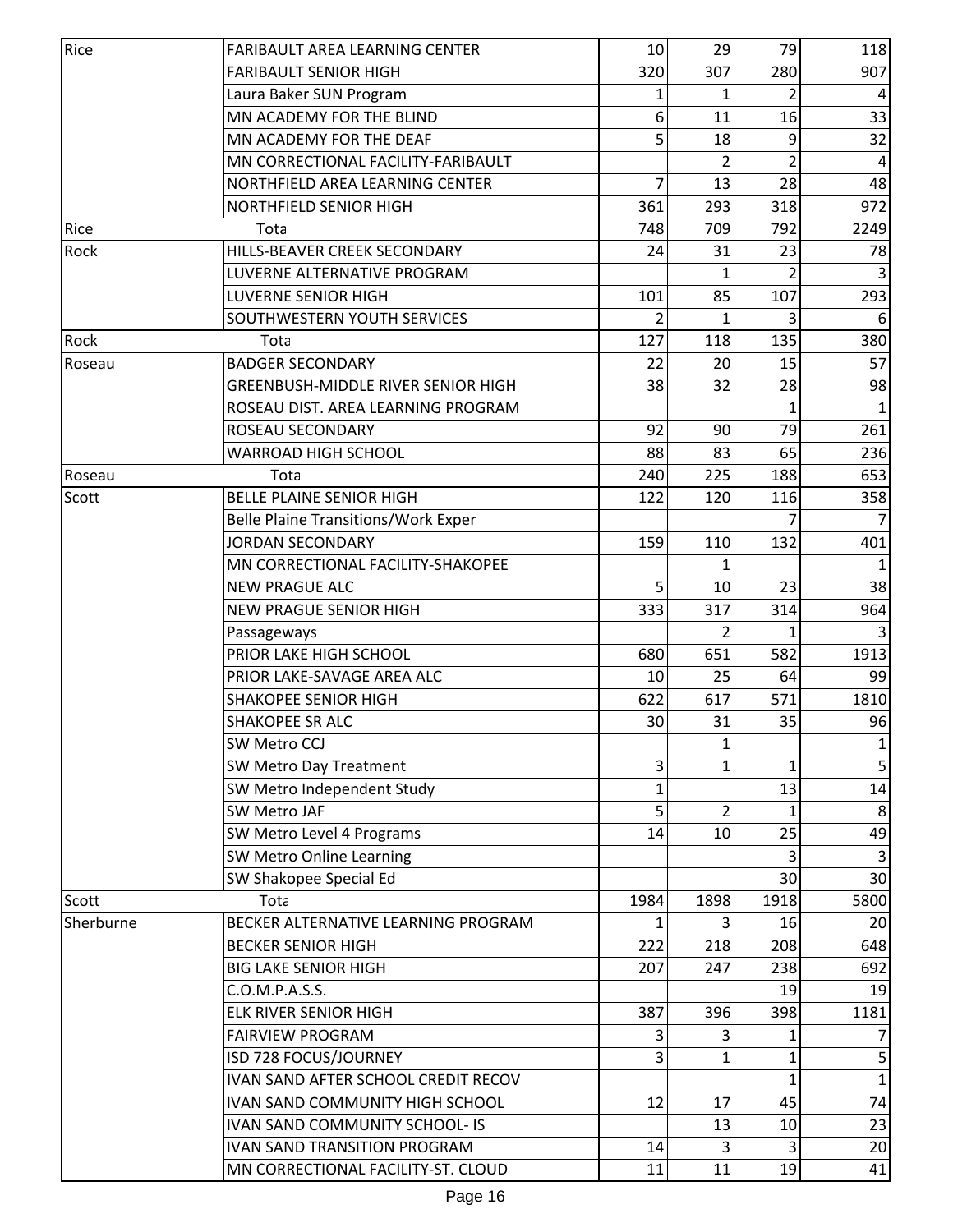| Sherburne | ONLINE 728                               | 8    | 16   | 13   | 37             |
|-----------|------------------------------------------|------|------|------|----------------|
|           | SPECTRUM HIGH SCHOOL                     | 108  | 64   | 63   | 235            |
|           | ZIMMERMAN HIGH SCHOOL                    | 166  | 170  | 138  | 474            |
| Sherburne | Tota                                     | 1142 | 1162 | 1173 | 3477           |
| Sibley    | G.F.W. HIGH SCHOOL                       | 55   | 68   | 63   | 186            |
|           | MINNESOTA NEW COUNTRY SCHOOL             | 23   | 18   | 27   | 68             |
|           | SIBLEY EAST-ARLINGTON SENIOR HIGH        | 91   | 111  | 76   | 278            |
| Sibley    | Tota                                     | 169  | 197  | 166  | 532            |
| St. Louis | <b>ACADEMIC EXCELLENCE ONLINE</b>        | 2    | 8    | 5    | 15             |
|           | <b>ARROWHEAD JUVENILE CENTER</b>         | 10   | 11   | 3    | 24             |
|           | <b>BETHANY CRISES SHELTER</b>            |      | 1    |      | $\mathbf{1}$   |
|           | <b>CHERRY SECONDARY</b>                  | 35   | 23   | 36   | 94             |
|           | <b>CHESTER CREEK ACADEMY</b>             | 4    | 3    | 2    | 9              |
|           | <b>CHISHOLM SECONDARY</b>                | 59   | 44   | 52   | 155            |
|           | <b>DENFELD HIGH SCHOOL</b>               | 244  | 209  | 223  | 676            |
|           | DULUTH AREA LEARNING CENTER              | 58   | 52   | 138  | 248            |
|           | <b>EAST HIGH SCHOOL</b>                  | 391  | 399  | 351  | 1141           |
|           | EAST RANGE ACADEMY OF TECH-SCIENCE       | 32   | 38   | 68   | 138            |
|           | Eveleth Gilbert HOPE Program             | 2    | 1    |      |                |
|           | <b>EVELETH-GILBERT SENIOR HIGH</b>       | 77   | 56   | 85   | 218            |
|           | FLOODWOOD SECONDARY                      | 17   | 24   | 18   | 59             |
|           | <b>HARBOR CITY INTERNATIONAL CHARTER</b> | 54   | 73   | 49   | 176            |
|           | HERMANTOWN ALTERNATIVE LEARNING PRG      |      | 4    | 8    | 12             |
|           | <b>HERMANTOWN SENIOR HIGH</b>            | 174  | 159  | 149  | 482            |
|           | <b>HIBBING HIGH</b>                      | 183  | 152  | 170  | 505            |
|           | <b>MEMORIAL HIGH SCHOOL</b>              | 39   | 49   | 39   | 127            |
|           | <b>MERRITT CREEK ACADEMY</b>             | 10   |      |      | 17             |
|           | <b>MESABI AREA LEARNING CENTER</b>       | 1    | 6    | 8    | 15             |
|           | <b>MESABI EAST SECONDARY</b>             | 74   | 65   | 63   | 202            |
|           | MOUNTAIN IRON-BUHL SECONDARY             | 34   | 33   | 35   | 102            |
|           | <b>NORTH WOODS SECONDARY</b>             | 64   | 42   | 39   | 145            |
|           | NORTHEAST RANGE SECONDARY                | 26   | 23   | 28   | 77             |
|           | NORTHLAND LEARNING CENTER 010            | 10   |      | 11   |                |
|           |                                          | 10   | 3    | 3    | 26             |
|           | NORTHLAND LEARNING CENTER 020            |      |      |      | 16             |
|           | <b>NSEC Transition Program</b>           |      |      | 18   | 18             |
|           | PROCTOR SENIOR HIGH                      | 135  | 141  | 120  | 396            |
|           | SOUTH RIDGE SECONDARY                    | 41   | 41   | 37   | 119            |
|           | <b>SUPERIOR ACADEMY</b>                  | 3    | 4    | 2    |                |
|           | THE BRIDGE                               |      |      | 17   | 17             |
|           | <b>VERMILION COUNTRY SCHOOL</b>          | 8    | 13   | 8    | 29             |
|           | <b>VIRGINIA SECONDARY</b>                | 125  | 97   | 92   | 314            |
|           | WOODLAND HILLS ACADEMY                   | 15   | 29   | 27   | 71             |
| St. Louis | Tota                                     | 1937 | 1812 | 1907 | 5656           |
| Stearns   | <b>ALBANY SENIOR HIGH</b>                | 142  | 135  | 123  | 400            |
|           | <b>APOLLO SENIOR HIGH</b>                | 391  | 355  | 331  | 1077           |
|           | BEACON PROGRAM W CENTRAL ED. DIST.       | 2    | 1    |      | 3              |
|           | BELGRADE-BROOTEN-ELROSA SEC.             | 53   | 53   | 43   | 149            |
|           | BENTON-STEARNS ED. DISTRICT              | 4    | 6    |      | 10             |
|           | BENTON-STEARNS EDUCATION CENTER          |      |      | 3    | 3              |
|           | <b>CENTRAL MN ALC SARTELL</b>            |      | 1    | 1    | $\overline{2}$ |
|           | <b>CITY LIFE</b>                         | 3    | 3    | 6    | 12             |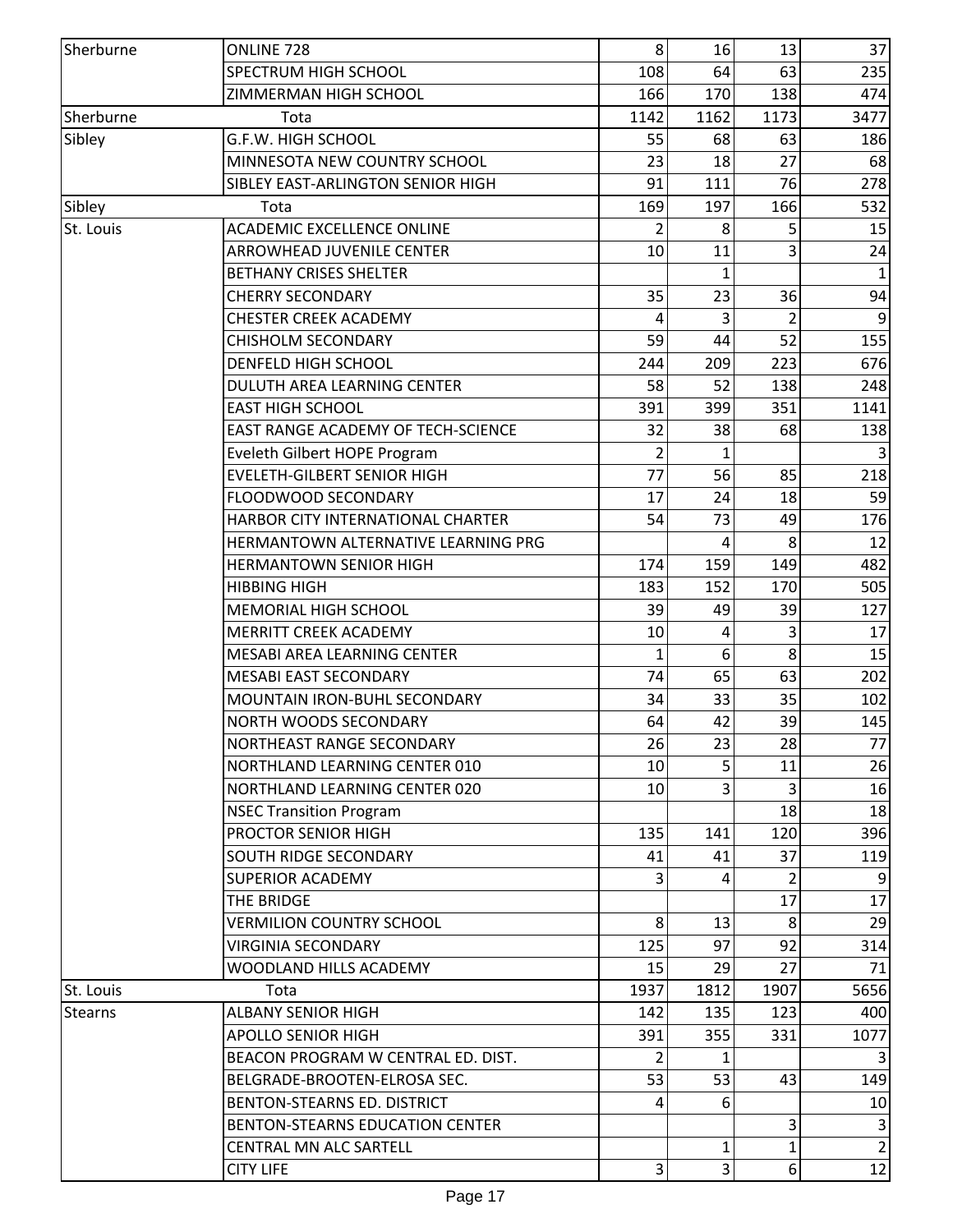| <b>Stearns</b>  | <b>HOLDINGFORD SECONDARY</b>        | 79   | 99           | 85             | 263            |
|-----------------|-------------------------------------|------|--------------|----------------|----------------|
|                 | KIMBALL SECONDARY                   | 65   | 52           | 56             | 173            |
|                 | <b>MELROSE SECONDARY</b>            | 129  | 136          | 141            | 406            |
|                 | PAYNESVILLE AREA HIGH SCHOOL        | 73   | 70           | 77             | 220            |
|                 | RIVERWOODS SCHOOL - RESIDENTIAL     | 6    | 3            |                | 11             |
|                 | RIVERWOODS SCHOOL NON-RESIDENTIAL   | 2    | 2            |                | $\overline{4}$ |
|                 | <b>ROCORI ALC</b>                   |      | 6            | 8              | 14             |
|                 | ROCORI SENIOR HIGH                  | 197  | 192          | 206            | 595            |
|                 | <b>SARTELL SENIOR HIGH</b>          | 328  | 286          | 300            | 914            |
|                 | <b>SAUK CENTRE SECONDARY</b>        | 77   | 83           | 84             | 244            |
|                 | SPECIAL EDUCATION FACILITIES        |      |              | 69             | 69             |
|                 | ST CLOUD AREA LEARNING CENTER       | 27   | 68           | 174            | 269            |
|                 | ST CLOUD HOSPITAL PROGS-RESIDENTIAL | 6    | 3            |                | 16             |
|                 | ST. CLOUD GROUP HOME                | 2    | 1            | 1              | $\overline{a}$ |
|                 | ST. CLOUD HOSPITAL PROGRAMS NON-RES | 1    | $\mathbf{1}$ | 1              | $\overline{3}$ |
|                 | TECHNICAL SENIOR HIGH               | 366  | 375          | 358            | 1099           |
|                 | WEST CENTRAL AREA LEARNING CENTER   | 4    | 12           | 18             | 34             |
| <b>Stearns</b>  | Tota                                | 1957 | 1943         | 2094           | 5994           |
| Steele          | <b>BLOOMING PRAIRIE SECONDARY</b>   | 45   | 41           | 56             | 142            |
|                 | <b>CHOICE Technical Academy</b>     | 14   | 11           |                | 30             |
|                 | <b>MEDFORD SECONDARY</b>            | 58   | 78           | 54             | 190            |
|                 | <b>OWATONNA ALC 9-12</b>            | 26   | 23           | 15             | 64             |
|                 | <b>OWATONNA SENIOR HIGH</b>         | 386  | 376          | 345            | 1107           |
| Steele          | Tota                                | 529  | 529          | 475            | 1533           |
| <b>Stevens</b>  | CHOKIO-ALBERTA SECONDARY            | 8    | 9            | 10             | 27             |
|                 | HANCOCK SEC.                        | 19   | 23           | 26             | 68             |
|                 | MORRIS AREA SECONDARY               | 76   | 72           | 92             | 240            |
| <b>Stevens</b>  | Tota                                | 103  | 104          | 128            | 335            |
| Swift           | <b>BENSON AREA LEARNING CENTER</b>  | 3    | 6            | 4              | 13             |
|                 | <b>BENSON DAY TREATMENT</b>         |      |              |                |                |
|                 | <b>BENSON SECONDARY</b>             | 52   | 49           | 68             | 169            |
|                 | <b>HEARTLAND GIRLS RANCH</b>        | 3    | 5            | 8 <sup>1</sup> | 16             |
|                 | <b>KERKHOVEN SECONDARY</b>          | 45   | 30           | 50             | 125            |
| Swift           | Tota                                | 103  | 92           | 131            | 326            |
| Todd            | <b>BERTHA SECONDARY</b>             | 35   | 39           | 35             | 109            |
|                 | <b>BROWERVILLE SECONDARY</b>        | 38   | 46           | 38             | 122            |
|                 | FRESHWATER ED. DIST. ALC            | 20   | 28           | 40             | 88             |
|                 | LONG PRAIRIE-GREY SECONDARY SCHOOL  | 74   | 65           | 66             | 205            |
|                 | <b>STAPLES-MOTLEY SENIOR HIGH</b>   | 88   | 94           | 100            | 282            |
| Todd            | Tota                                | 255  | 272          | 279            | 806            |
| <b>Traverse</b> | <b>WHEATON SECONDARY</b>            | 38   | 29           | 38             | 105            |
| <b>Traverse</b> | Tota                                | 38   | 29           | 38             | 105            |
| Wabasha         | LINCOLN SECONDARY                   | 101  | 97           | 97             | 295            |
|                 | PLAINVIEW-ELGIN-MILLVILLE HIGH      | 131  | 91           | 118            | 340            |
|                 | RIVER VALLEY ACADEMY ALC            |      |              | 10             | 12             |
|                 | <b>SAIL PROGRAM</b>                 | 2    |              |                | 2              |
|                 | WABASHA-KELLOGG SECONDARY           | 45   | 48           | 44             | 137            |
| Wabasha         | Tota                                | 280  | 237          | 269            | 786            |
| Wadena          | <b>MENAHGA HIGH SCHOOL</b>          | 63   | 56           | 53             | 172            |
|                 | <b>SEBEKA SECONDARY</b>             | 31   | 38           | 40             | 109            |
|                 | <b>VERNDALE SECONDARY</b>           | 43   | 42           | 38             | 123            |
|                 |                                     |      |              |                |                |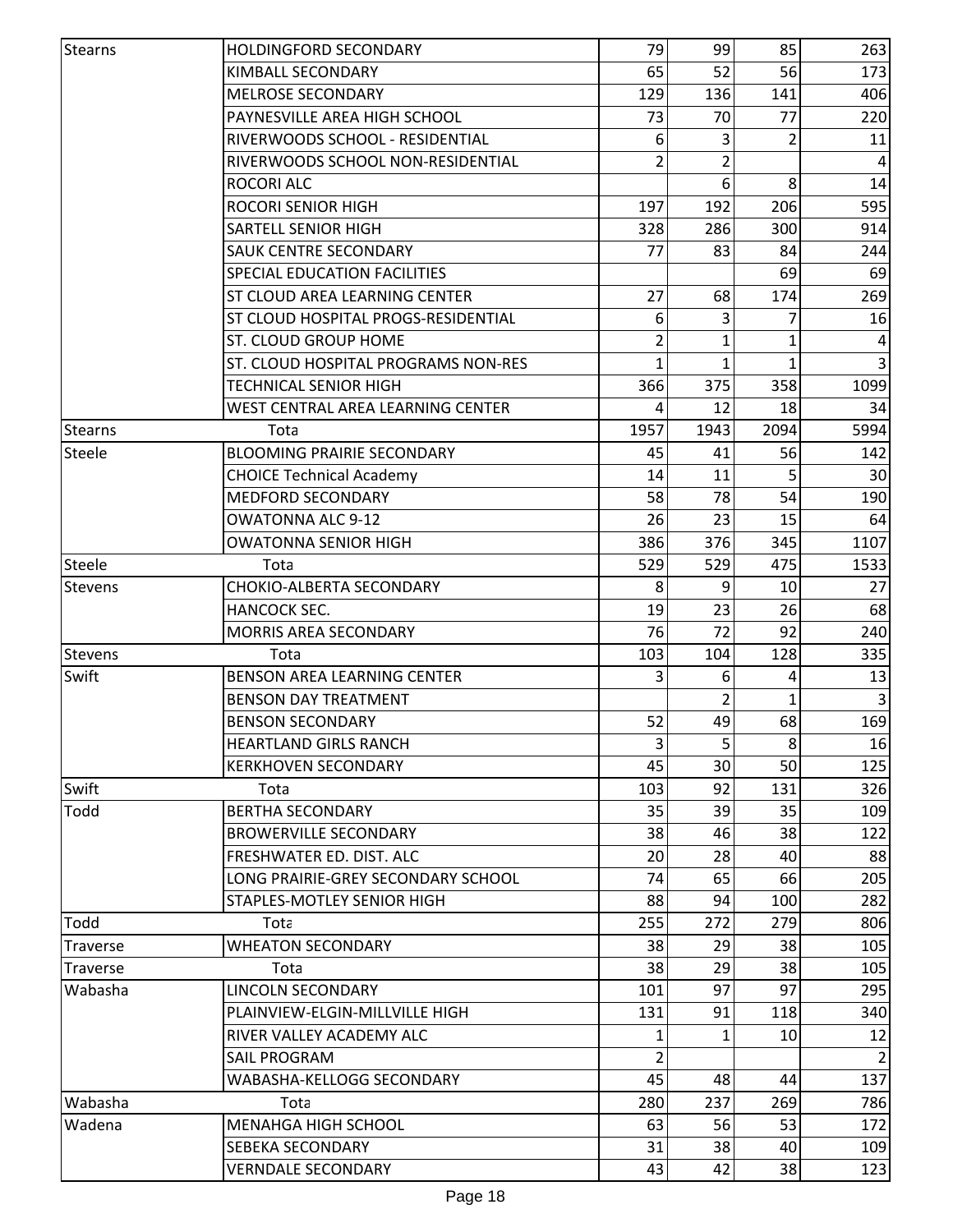| Wadena     | WADENA-DEER CREEK SENIOR HIGH           | 66           | 82           | 55             | 203            |
|------------|-----------------------------------------|--------------|--------------|----------------|----------------|
| Wadena     | Tota                                    | 203          | 218          | 186            | 607            |
| Waseca     | JANESVILLE-WALDORF-PEMBERTON SEC        | 41           | 53           | 62             | 156            |
|            | <b>NRHEG SECONDARY</b>                  | 68           | 80           | 53             | 201            |
|            | <b>Waseca Area Learning Center</b>      | 8            | 13           | 15             | 36             |
|            | <b>WASECA SENIOR HIGH</b>               | 170          | 153          | 154            | 477            |
|            | <b>WCOC - DAY TREATMENT</b>             | 1            |              |                |                |
| Waseca     | Tota                                    | 288          | 302          | 285            | 875            |
| Washington | <b>ACCESS</b>                           |              |              | 10             | 10             |
|            | <b>ANTHONY LOUIS CENTER</b>             | 1            | 2            |                |                |
|            | <b>ARIS</b>                             | 3            | 4            |                | $\overline{7}$ |
|            | <b>BRIDGE TRANSITION PROGRAM</b>        |              |              | 50             | 50             |
|            | <b>CROSSWINDS ARTS AND SCIENCE HIGH</b> | 10           |              |                | 10             |
|            | <b>EAST RIDGE HIGH SCHOOL</b>           | 464          | 437          | 442            | 1343           |
|            | FOREST LAKE AREA LEARNING CENTER        | 9            | 25           | 52             | 86             |
|            | <b>FOREST LAKE SENIOR HIGH</b>          | 494          | 504          | 477            | 1475           |
|            | LAKES INTL LANGUAGE ACAD-HEADWATERS     | 12           |              |                | 20             |
|            | <b>MAHTOMEDI SENIOR HIGH</b>            | 298          | 288          | 279            | 865            |
|            | MATH AND SCIENCE ACADEMY                | 58           | 60           | 53             | 171            |
|            | <b>MCF - OAK PARK HEIGHTS</b>           |              |              |                |                |
|            | MN CORRECTIONAL FACILITY-STILLWATER     | 2            | 4            |                | 7              |
|            | <b>NE Metro Tartan</b>                  | $\mathbf{1}$ | $\mathbf{1}$ | $\overline{2}$ | 4              |
|            | NEW HEIGHTS SCHOOL, INC.                | 11           | 6            | 15             | 32             |
|            | <b>NORTH LAKES ACADEMY 56</b>           | 57           | 49           | 42             | 148            |
|            | <b>PARK SENIOR HIGH</b>                 | 451          | 430          | 450            | 1331           |
|            | Passages Transition Program             |              |              | 6              | 6              |
|            | <b>PLACE</b>                            | 1            | 3            |                | 7              |
|            | SOUTH WASHINGTON ALTERNATIVE HS         | 3            | 24           | 69             | 96             |
|            | ST CROIX VALLEY AREA LEARNING CNTR.     | 3            | 11           | 60             | 74             |
|            | ST. CROIX PREPARATORY ACADEMY UPPER     | 82           | 88           | 82             | 252            |
|            | <b>STEP</b>                             |              |              | 36             | 36             |
|            | STILLWATER AREA HIGH SCHOOL             | 701          | 695          | 663            | 2059           |
|            | TARTAN SENIOR HIGH                      | 437          | 365          | 399            | 1201           |
|            | <b>TRANSITIONS</b>                      |              |              | 62             | 62             |
|            | <b>WCJC</b>                             | 1            |              |                |                |
|            | WHITE BEAR TRANSITION PLUS PROGRAM      |              |              | 37             | 37             |
|            | <b>WOODBURY SENIOR HIGH</b>             | 501          | 469          | 436            | 1406           |
| Washington | Tota                                    | 3600         | 3472         | 3729           | 10801          |
| Watonwan   | <b>BUTTERFIELD SECONDARY</b>            | 16           | 17           | 13             | 46             |
|            | <b>EMINNESOTA ONLINE ACADEMY</b>        |              |              |                |                |
|            | <b>MADELIA SECONDARY</b>                | 41           | 54           | 30             | 125            |
|            | St. James Secondary                     | 100          | 73           | 78             | 251            |
| Watonwan   | Tota                                    | 161          | 146          | 123            | 430            |
| Wilkin     | Breckenridge Area Learning Program      | 1            | 6            |                | q              |
|            | <b>BRECKENRIDGE SENIOR HIGH</b>         | 65           | 59           | 52             | 176            |
|            | CAMPBELL-TINTAH SECONDARY               | 11           | 13           | 6              | 30             |
|            | ROTHSAY SECONDARY                       | 20           | 20           | 20             | 60             |
| Wilkin     | Tota                                    | 97           | 98           | 80             | 275            |
| Winona     | LEWISTON-ALTURA SECONDARY               | 79           | 62           | 61             | 202            |
|            | RIVERWAY SECONDARY                      | 7            | 9            | 6              | 22             |
|            | <b>ST. CHARLES SECONDARY</b>            | 80           | 63           | 84             | 227            |
|            |                                         |              |              |                |                |